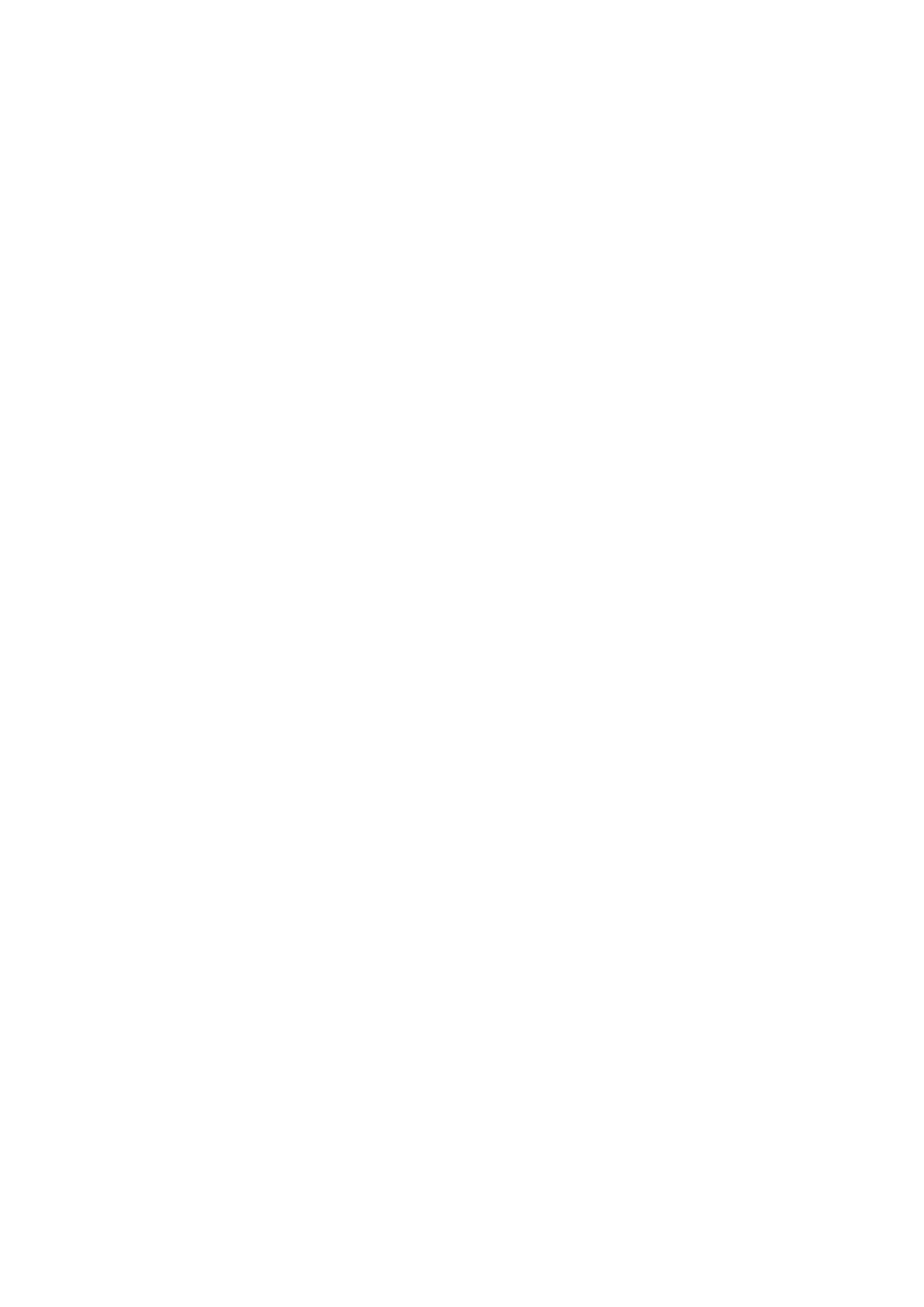### **INDICATIVE STRATEGIC PLAN INDICATORS**

#### Compilation of comments from Scientific Councillors

#### **INTRODUCTION**

The Strategic Plan for Migratory Species 2015-2023 ( $2<sup>nd</sup>$  draft, February 2014) identifies a small number of potential indicators for tracking progress towards the Plan's 16 targets.

Given that the SPMS builds on the Aichi Targets in the Strategic Plan for Biodiversity, indicators already defined in support of the latter provide much of the basis for the proposed SPMS measures. The state of readiness of each of the biodiversity indicators for implementation (as analysed by the Ad Hoc Technical Expert Group on indicators convened under the Convention on Biological Diversity, and by the global Biodiversity Indicators Partnership) has been taken into account.

The CMS Strategic Plan Working Group, at its second meeting in November 2013, identified the critical role of the Scientific Council in providing technical guidance on indicators for the SPMS, in particular on the feasibility and suitability of the ones suggested, and on their consistency and compatibility with existing indicator processes.

Accordingly on 31 March 2014 a discussion document "Indicative Strategic Plan indicators summary paper for consultation" was circulated to Council members and posted on the ScC webbased Workspace, inviting comments by a deadline of 30 May. The responses received have been synthesised (summarised and paraphrased) in the table below, to assist in making a final indicator selection.

(As supporting background, the discussion document listed the indicators already defined by BIP/the CBD AHTEG for the relevant Aichi Targets in each case. Some respondents commented on the wording of those existing biodiversity indicators; but since the question here is about proposals for the future SPMS, including the use or adaptation of relevant existing indicators for this purpose, only comments relating to this question are included in the compilation below).

The choices to be made are not only a matter of identifying issues on which data can be generated. They also involve careful thought as to the ability to generate adequate "storylines" on the success or otherwise of the SPMS in securing genuinely strategic outcomes and real impacts for migratory species, rather than just indicators of process implementation.

Further work in due course will be required to elaborate the necessary detail of indicator metrics, templates, sources of data, methods of reporting (including links to Convention Party national reports) and other aspects. In some cases it is hoped that this may be readily built from a "migratory species cut" of the relevant existing or already-proposed biodiversity indicators.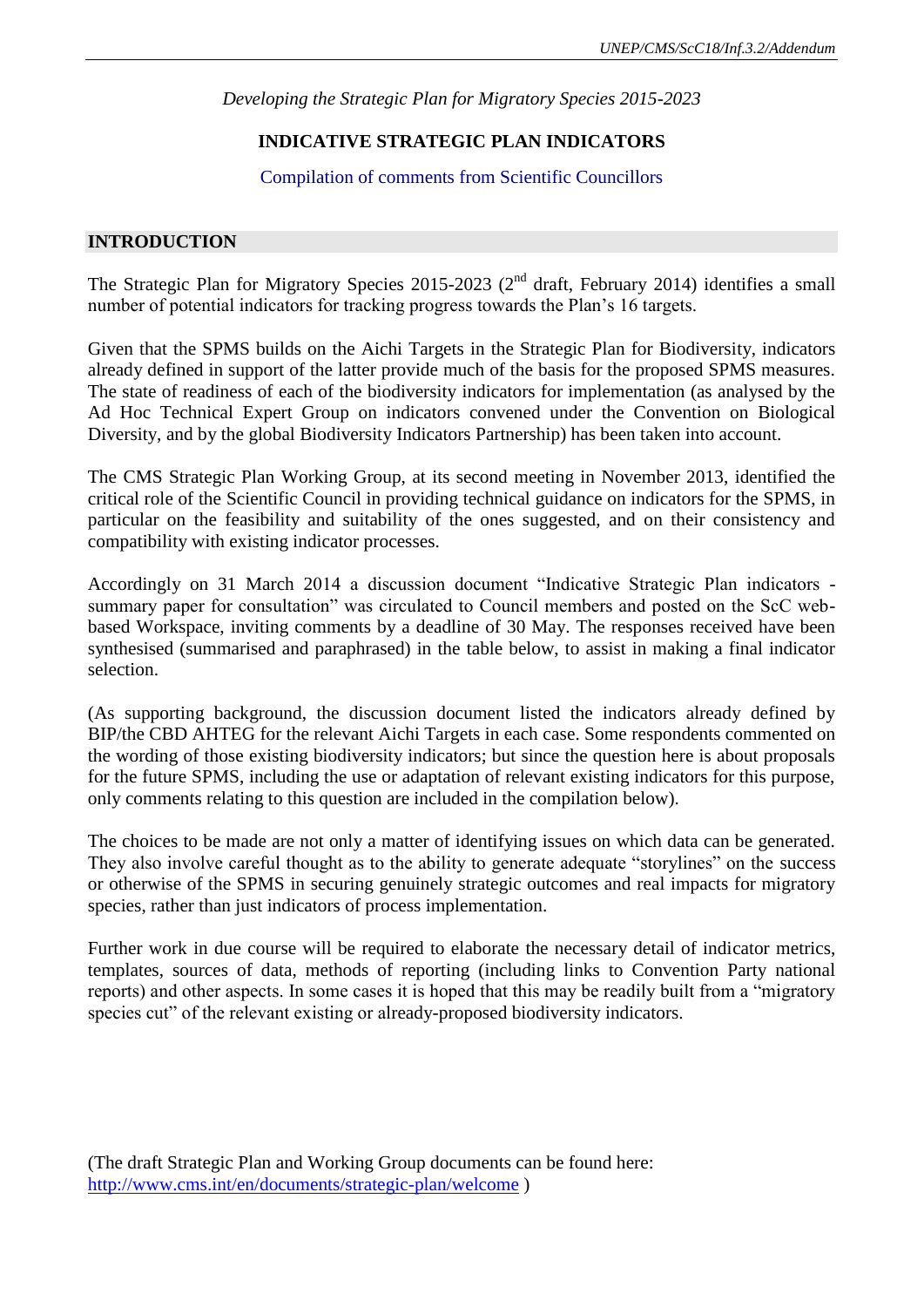# **Possible indicators for the Strategic Plan for Migratory Species: comments from CMS Scientific Councillors**

| <b>Targets in 2nd draft Strategic</b><br>Plan for MS, February 2014                                                                                                                                                                                                                                                                                                                                                      | <b>Possible indicators</b><br>[Showing also the interpretation notes that were<br>included in the document as originally circulated]                                                                                                                                                                                                                                                                                                                                                                                                                                                                            | <b>SCIENTIFIC COUNCILLOR COMMENTS</b>                                                                                                                                                                                                                                                                                                                                                                                                                                                                                                                                                                                                                                                                                                                                                                                                                                                                                                                                                                                                                                                                                                                                                                                                                                                                                                                                                                                                                                                                  |
|--------------------------------------------------------------------------------------------------------------------------------------------------------------------------------------------------------------------------------------------------------------------------------------------------------------------------------------------------------------------------------------------------------------------------|-----------------------------------------------------------------------------------------------------------------------------------------------------------------------------------------------------------------------------------------------------------------------------------------------------------------------------------------------------------------------------------------------------------------------------------------------------------------------------------------------------------------------------------------------------------------------------------------------------------------|--------------------------------------------------------------------------------------------------------------------------------------------------------------------------------------------------------------------------------------------------------------------------------------------------------------------------------------------------------------------------------------------------------------------------------------------------------------------------------------------------------------------------------------------------------------------------------------------------------------------------------------------------------------------------------------------------------------------------------------------------------------------------------------------------------------------------------------------------------------------------------------------------------------------------------------------------------------------------------------------------------------------------------------------------------------------------------------------------------------------------------------------------------------------------------------------------------------------------------------------------------------------------------------------------------------------------------------------------------------------------------------------------------------------------------------------------------------------------------------------------------|
| <b>Target 1:</b> People are aware of the<br>values<br>of migratory<br>multiple<br>species and their habitats and<br>migratory systems, and the steps<br>they can take to conserve them and<br>ensure the sustainability of any use.<br>Links to Aichi Target 1: By<br>2020, at the latest, people are<br>of the values of<br>aware<br>biodiversity and the steps they<br>can take to conserve and use it<br>sustainably. | • Trends in awareness and attitudes to migratory<br>species.<br>Note:<br>This cannot be derived from current Biodiversity<br>Barometer data, which is based on testing awareness of<br>the definition of the word biodiversity. Development<br>of a new indicator would therefore be required. Some<br>items labelled as "indicators" are given in the CMS<br>Outreach and Communication Plan 2012-14 - these are<br>not very suitable for the Strategic Plan target; but<br>development of a SP indicator should probably take<br>place in conjunction with any post-2014 rolling-<br>forward of the O&C Plan. | Comment (i) Target 1 is composed of two parts; awareness and<br>"steps they can take to conserve them". There are a number of<br>steps between awareness raising and taking action on the<br>conservation of migratory species and so there should be at least<br>two indicators. Change in "attitude" does not appear to be very<br>concrete and might not necessarily lead to conservation action.<br>Suggested indicator for awareness: "Trends in level of<br>awareness".<br>It would be difficult to have only one indicator for "steps"<br>they can take to conserve them" because the indicator would<br>depend on what the specific conservation problem is. If the<br>problem is poaching then the indicator should be reduced<br>incidence of poaching, if it is collection beyond quota, then it<br>should be reduced incidence of harvesting beyond quota, if<br>the issue is loss of habitat then the indicator could either be<br>decrease in area lost to habitat fragmentation or increase in<br>habitat restored.<br>Rough indicators for action taken could be:<br>(a) Trends in incidents of illegal collection of wildlife<br>(b) Trends in population of species of wildlife of interest<br>(c) Trends in size and quality of habitats<br>Comment (ii) An indicator would be the number of people at<br>a number of localities (taken randomly from the population<br>of parties) that are able to identify migratory species or<br>understand the meaning of migratory behavior. |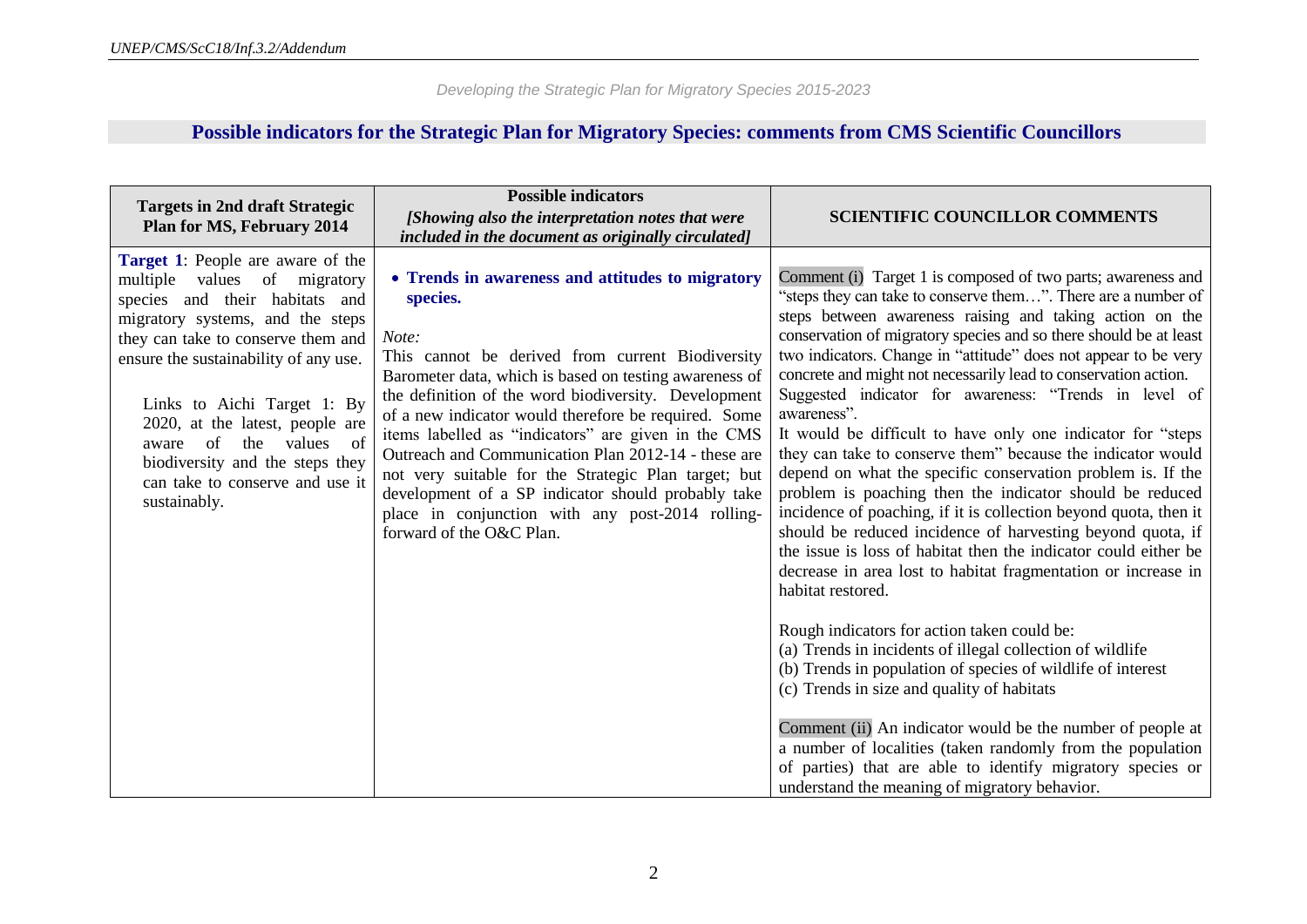| <b>Targets in 2nd draft Strategic</b>                                                                                                                                                                                                                                                                                            | <b>Possible indicators</b>                                                                                                                                                                                                                                                                                                                                                     |                                                                                                                                                                                                                                                                                                                                                                                                                                                                                                                                                                                                                                                                                                                                                                       |
|----------------------------------------------------------------------------------------------------------------------------------------------------------------------------------------------------------------------------------------------------------------------------------------------------------------------------------|--------------------------------------------------------------------------------------------------------------------------------------------------------------------------------------------------------------------------------------------------------------------------------------------------------------------------------------------------------------------------------|-----------------------------------------------------------------------------------------------------------------------------------------------------------------------------------------------------------------------------------------------------------------------------------------------------------------------------------------------------------------------------------------------------------------------------------------------------------------------------------------------------------------------------------------------------------------------------------------------------------------------------------------------------------------------------------------------------------------------------------------------------------------------|
| <b>Plan for MS, February 2014</b>                                                                                                                                                                                                                                                                                                | [Showing also the interpretation notes that were                                                                                                                                                                                                                                                                                                                               | <b>SCIENTIFIC COUNCILLOR COMMENTS</b>                                                                                                                                                                                                                                                                                                                                                                                                                                                                                                                                                                                                                                                                                                                                 |
|                                                                                                                                                                                                                                                                                                                                  | included in the document as originally circulated]                                                                                                                                                                                                                                                                                                                             |                                                                                                                                                                                                                                                                                                                                                                                                                                                                                                                                                                                                                                                                                                                                                                       |
|                                                                                                                                                                                                                                                                                                                                  |                                                                                                                                                                                                                                                                                                                                                                                | Parties would have to take the challenge and measure these<br>numbers through local polls. I believe it is hard to measure<br>attitude thereby I suggest to measure only awareness.<br>The indicator would say:<br>1. Trends in awareness of migratory species.<br>2. Trends in public engagement with migratory species.<br>3. Trends in communication programmes and actions<br>promoting migratory species conservation.                                                                                                                                                                                                                                                                                                                                           |
|                                                                                                                                                                                                                                                                                                                                  |                                                                                                                                                                                                                                                                                                                                                                                | Comment (ii) Along with social (corporate) responsibility,<br>the value of personal responsibility of citizens is also<br>significant. In the beginning of the period of performance of<br>the Strategic Plan - for a number of the countries, or groups<br>of the countries, located within the same migratory system,<br>trends in the number of protocols (official reports) on<br>violation of laws and rules of use of MS, or other shown<br>sanctions, can be a good indicator.<br>[Suggested indicator?] The positive tendency of the general<br>level of followings the population of each state - the parties<br>of the CMS, of all laws and the rules relating to migrating<br>species, increase of the general level of moral and cultural<br>development. |
| Target 2: Multiple values of<br>migratory species and their habitats<br>been<br>integrated<br>into<br>have<br>international, national, and local<br>development and poverty reduction<br>strategies and planning processes,<br>and are being incorporated into<br>national accounting, as appropriate,<br>and reporting systems. | • Trends in integration of migratory species<br>values in national and sectoral policies.<br>Note:<br>The CMS National Report Format currently asks<br>whether the conservation of migratory species features<br>in national or regional policies/plans, and an indicator<br>might be developed from that foundation. Addressing<br>migratory species through NBSAPs, which is | Comment (i) The suggested indicator for Target 2 appears<br>appropriate enough. [Additional comment made on the target<br>moved to separate compilation of comments on SPMS].<br>Comment (ii) No changes recommended.                                                                                                                                                                                                                                                                                                                                                                                                                                                                                                                                                 |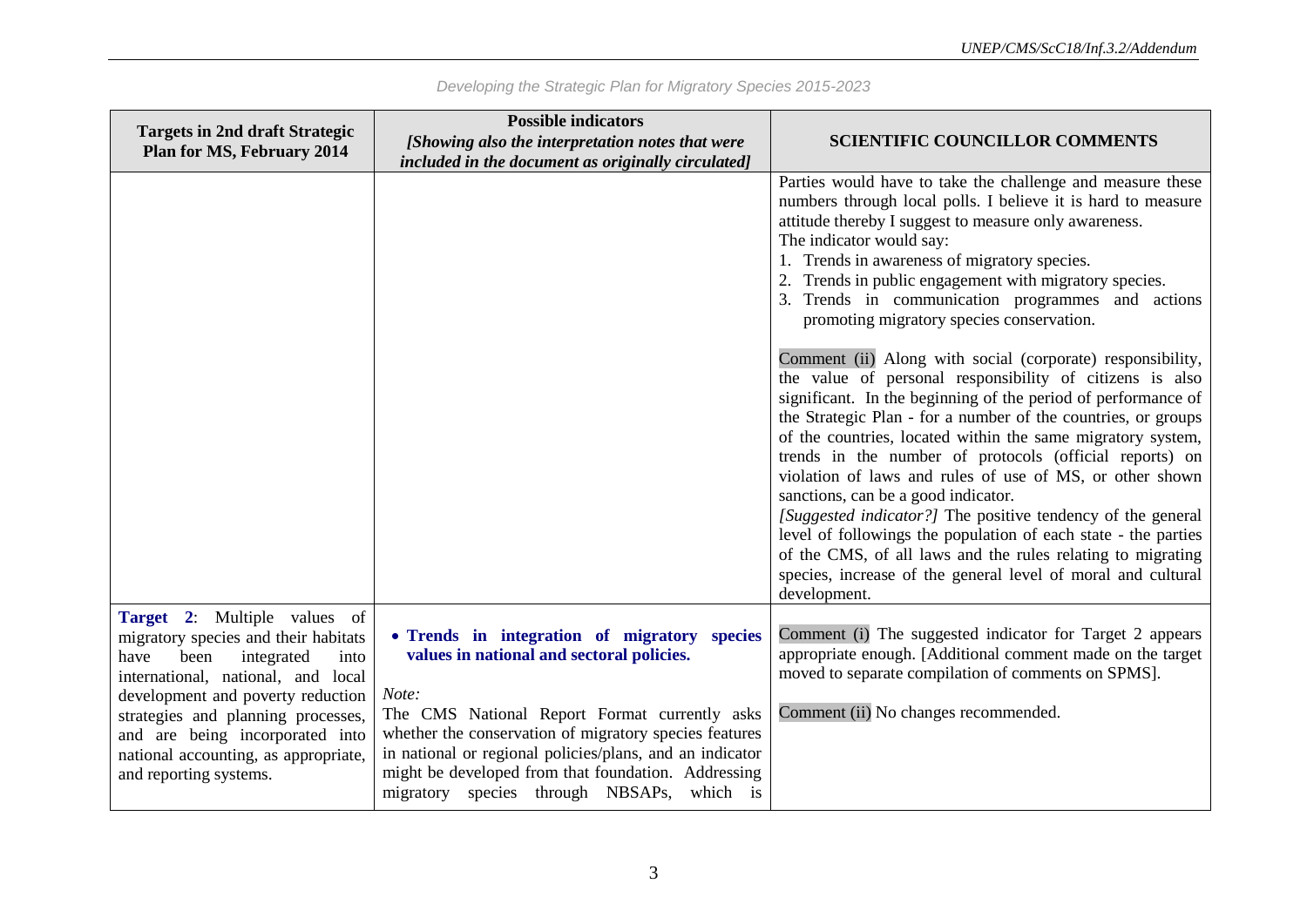| <b>Targets in 2nd draft Strategic</b><br><b>Plan for MS, February 2014</b>                                                                                                                                                                                                                                                                                                                                           | <b>Possible indicators</b><br>[Showing also the interpretation notes that were<br>included in the document as originally circulated]                                                                                                                                                                                                                                                                                                                                                                                                                                                                                                                                                                                                                                                                                                                                                                                                                                                                                                                                                                                                   | <b>SCIENTIFIC COUNCILLOR COMMENTS</b>                                                                                                                                                                                                                                                                                                                                                                                                                                                                                                                                                                                                                                                                                                                                                                                                                                                                                                                                                                                                      |
|----------------------------------------------------------------------------------------------------------------------------------------------------------------------------------------------------------------------------------------------------------------------------------------------------------------------------------------------------------------------------------------------------------------------|----------------------------------------------------------------------------------------------------------------------------------------------------------------------------------------------------------------------------------------------------------------------------------------------------------------------------------------------------------------------------------------------------------------------------------------------------------------------------------------------------------------------------------------------------------------------------------------------------------------------------------------------------------------------------------------------------------------------------------------------------------------------------------------------------------------------------------------------------------------------------------------------------------------------------------------------------------------------------------------------------------------------------------------------------------------------------------------------------------------------------------------|--------------------------------------------------------------------------------------------------------------------------------------------------------------------------------------------------------------------------------------------------------------------------------------------------------------------------------------------------------------------------------------------------------------------------------------------------------------------------------------------------------------------------------------------------------------------------------------------------------------------------------------------------------------------------------------------------------------------------------------------------------------------------------------------------------------------------------------------------------------------------------------------------------------------------------------------------------------------------------------------------------------------------------------------|
| Links to Aichi Target 2: By<br>2020, at the latest, biodiversity<br>values have been integrated into<br>national and local development<br>and poverty reduction strategies<br>and planning processes and are<br>being incorporated into national<br>accounting, as appropriate, and<br>reporting systems.                                                                                                            | effectively a sub-indicator of this indicator, is also<br>specifically covered in the Report Format but belongs<br>instead under target 13 below. Similar sub-indicators<br>could perhaps however be considered here, e.g. for<br>PRSPs and other globally standardized policy<br>instruments of relevance.                                                                                                                                                                                                                                                                                                                                                                                                                                                                                                                                                                                                                                                                                                                                                                                                                            |                                                                                                                                                                                                                                                                                                                                                                                                                                                                                                                                                                                                                                                                                                                                                                                                                                                                                                                                                                                                                                            |
| Target 3: National, regional, and<br>international<br>governance<br>and<br>arrangements<br>agreements<br>affecting migratory species and<br>their migratory systems<br>have<br>significantly,<br>improved<br>making<br>relevant policy, legislative and<br>implementation processes<br>more<br>coherent, accountable, transparent,<br>participatory,<br>equitable<br>and<br>inclusive.<br>(No link to Aichi Targets) | <b>CMS</b><br>• (Governance-related<br>indicator<br>on<br>implementation).<br>Note:<br>The exact scope of this indicator remains to be<br>elaborated, and depends on the extent to which it proves<br>possible to develop a governance-related performance<br>effectiveness<br>indicator<br>linked<br>specifically<br>to<br>implementation of the CMS (being the most relevant<br>governance framework). There would be complexities in<br>establishing benchmarks for matters which are for<br>national political discretion.<br>Using established<br>international standards on e.g. conflict resolution or<br>access & benefit sharing would be unlikely at present to<br>allow disaggregation of migratory species-related aspects.<br>The most promising prospect may lie with the existing<br>encouragement for CMS Parties to establish and<br>operate national liaison systems or committees (target<br>4.5 in the existing CMS Strategic Plan).<br>The<br>Convention's National Report Format asks a question<br>on this, but at present it is simply a yes/no question as<br>to the existence of such a system or committee. | Comment (i)<br>1. Trends in development and implementation of policies at<br>different levels (ordinances – local, decrees or acts – national,<br>management plans - protected areas) securing migratory<br>species and their habitats.<br>2. Trends in number of parties that create an operational<br>interinstitutional national committee to support the<br>implementation of sectoral and national policies protecting<br>directly migratory species and their habitats.<br>Comment (ii) Analysis of actions undertaken for the<br>conservation of biodiversity, including migratory species,<br>shows that international legal and legislative initiatives are<br>effective - international legislation is superior to national and<br>its requirements are carried out more strictly.<br>[Suggested indicators]:<br>1. Bilateral and multilateral intergovernmental agreements<br>for coordinated proportional use of resources of migratory<br>species.<br>2. Adequate legal support for migratory species resource<br>management. |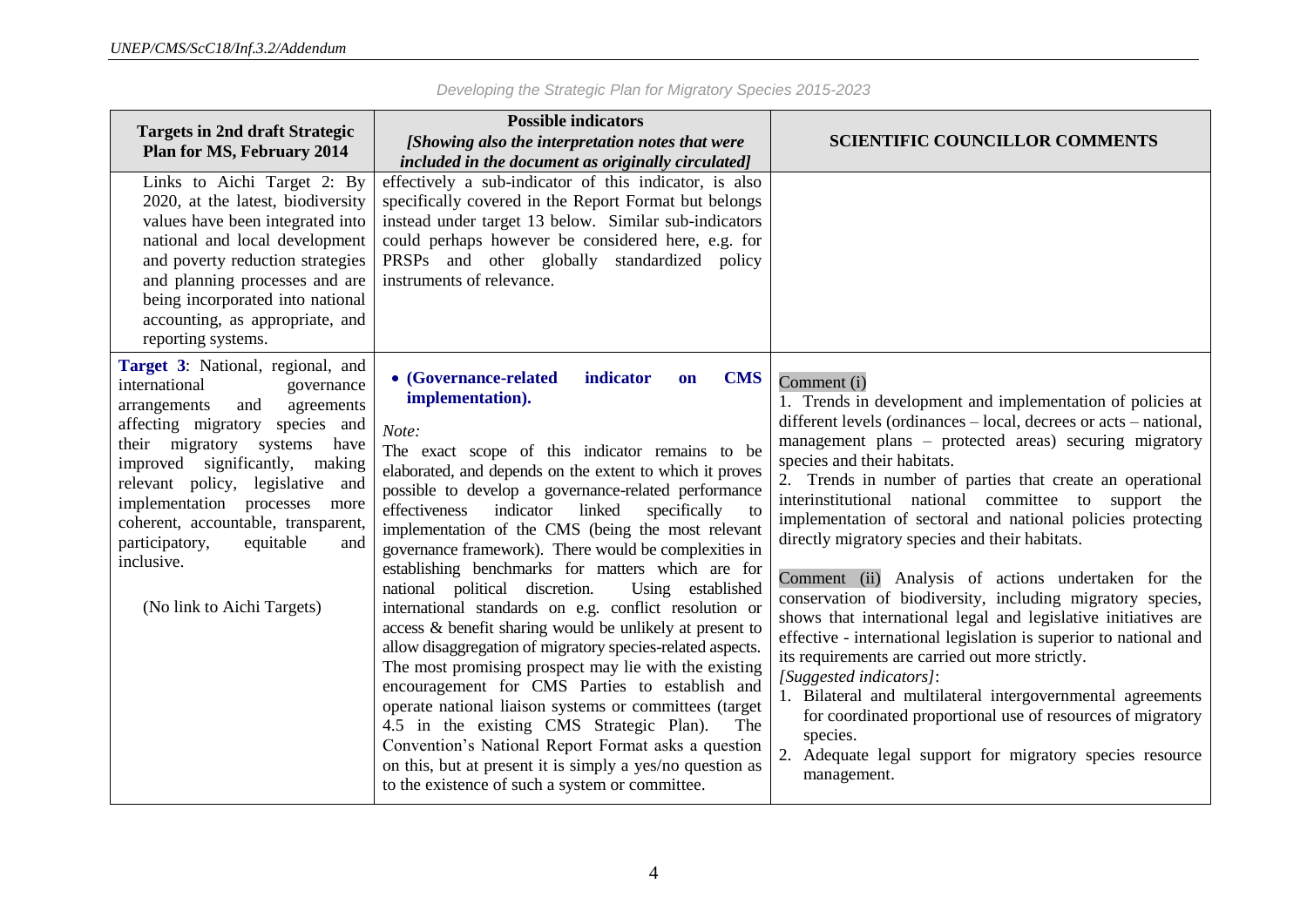| <b>Targets in 2nd draft Strategic</b>                                                                                                                                                                                                                                                                                                                                                                                                                                                                                                                                                                                                                                                                                                                                                                                                                                                                                                                                                                                   | <b>Possible indicators</b>                                                                                                                                                                                                                                                                                                                                                                                                                                                                                                                                                                                                                                                                           |                                                                                                                                                                                                                                                                                                                                                                                                                                                                                                                                                                                                                                                                                                                                                                                                                                                                                                                                                                                                                                                                                                                                                                                                                                                                                                                                                                                                                                                                                                                                                                                                                             |
|-------------------------------------------------------------------------------------------------------------------------------------------------------------------------------------------------------------------------------------------------------------------------------------------------------------------------------------------------------------------------------------------------------------------------------------------------------------------------------------------------------------------------------------------------------------------------------------------------------------------------------------------------------------------------------------------------------------------------------------------------------------------------------------------------------------------------------------------------------------------------------------------------------------------------------------------------------------------------------------------------------------------------|------------------------------------------------------------------------------------------------------------------------------------------------------------------------------------------------------------------------------------------------------------------------------------------------------------------------------------------------------------------------------------------------------------------------------------------------------------------------------------------------------------------------------------------------------------------------------------------------------------------------------------------------------------------------------------------------------|-----------------------------------------------------------------------------------------------------------------------------------------------------------------------------------------------------------------------------------------------------------------------------------------------------------------------------------------------------------------------------------------------------------------------------------------------------------------------------------------------------------------------------------------------------------------------------------------------------------------------------------------------------------------------------------------------------------------------------------------------------------------------------------------------------------------------------------------------------------------------------------------------------------------------------------------------------------------------------------------------------------------------------------------------------------------------------------------------------------------------------------------------------------------------------------------------------------------------------------------------------------------------------------------------------------------------------------------------------------------------------------------------------------------------------------------------------------------------------------------------------------------------------------------------------------------------------------------------------------------------------|
| <b>Plan for MS, February 2014</b>                                                                                                                                                                                                                                                                                                                                                                                                                                                                                                                                                                                                                                                                                                                                                                                                                                                                                                                                                                                       | [Showing also the interpretation notes that were                                                                                                                                                                                                                                                                                                                                                                                                                                                                                                                                                                                                                                                     | <b>SCIENTIFIC COUNCILLOR COMMENTS</b>                                                                                                                                                                                                                                                                                                                                                                                                                                                                                                                                                                                                                                                                                                                                                                                                                                                                                                                                                                                                                                                                                                                                                                                                                                                                                                                                                                                                                                                                                                                                                                                       |
| <b>Target 4:</b> Incentives, including<br>subsidies, harmful to migratory<br>species, and/or their habitats are<br>eliminated, phased out or reformed<br>in order to minimize or avoid<br>negative impacts, and positive<br>incentives for the conservation of<br>migratory species and their habitats<br>developed<br>and<br>applied,<br>are<br>consistent with engagements under<br>and other relevant<br><b>CMS</b><br>the<br>international<br>obligations<br>and<br>commitments.<br>Links to Aichi Target 3: By<br>2020, at the latest, incentives,<br>including subsidies, harmful to<br>biodiversity are<br>eliminated,<br>phased out or reformed in order<br>to minimize or avoid negative<br>impacts, and positive incentives<br>for the conservation<br>and<br>sustainable use of biodiversity<br>are developed and applied,<br>consistent and in harmony with<br>Convention<br>and other<br>the<br>international<br>relevant<br>obligations, taking into account<br>national<br>socio-economic<br>conditions. | included in the document as originally circulated]<br>$\bullet$ (None).<br>Note:<br>No specific indicator is proposed (unless perhaps there<br>are proxy indicators for discrete taxa that could be<br>used). The migratory species conservation community<br>will want to pay attention to information reported on<br>incentives and biodiversity in general under the two<br>relevant indicators defined by the CBD AHTEG; but it<br>is difficult to see how the data could be meaningfully<br>disaggregated to tell a story that is specific to<br>migratory species. Occasional case studies might be<br>able to do so, but probably not a globally-applicable,<br>regularly-reported indicator. | Comment (i) It might be "difficult to see how the data could<br>be meaningfully disaggregated to tell a story that is specific<br>to migratory species" but is there no possibility that this<br>could be applied to areas needed by migratory species in a<br>stage of their life cycle? Conversion of habitats for migratory<br>species into other uses is usually an "economic incentive" for<br>governments to achieve economic development. Reclamation<br>of tidal flats or conversion of terrestrial areas for agriculture<br>or other industries is a very common practice. Changing the<br>governments' plan in terms of policy changes would be<br>difficult because the contracting parties to the CMS are the<br>governments too. [Additional comment made on the target<br>moved to separate compilation of comments on SPMS].<br>Comment (ii)<br>1. Trends in the number and value of incentives, including<br>subsidies, harmful to migratory species, removed,<br>reformed or phased out [adapted from AHTEG list].<br>2. Trends in identification, assessment and establishment<br>and strengthening of incentives that reward positive<br>contribution to migratory species, especially aquatic<br>species [adapted from AHTEG list].<br>3. Trends in penalization of adverse impacts to migratory<br>species, especially aquatic species (fishes, aquatic<br>mammals, turtles) in fisheries.<br>Comment (iii)<br>It is suggested to include an indicator related to the number<br>of repealed rules affecting migratory species and their<br>habitats on the total number of rules to repeal and, on the |
|                                                                                                                                                                                                                                                                                                                                                                                                                                                                                                                                                                                                                                                                                                                                                                                                                                                                                                                                                                                                                         |                                                                                                                                                                                                                                                                                                                                                                                                                                                                                                                                                                                                                                                                                                      | other hand, number of new rules that encourage their<br>conservation.                                                                                                                                                                                                                                                                                                                                                                                                                                                                                                                                                                                                                                                                                                                                                                                                                                                                                                                                                                                                                                                                                                                                                                                                                                                                                                                                                                                                                                                                                                                                                       |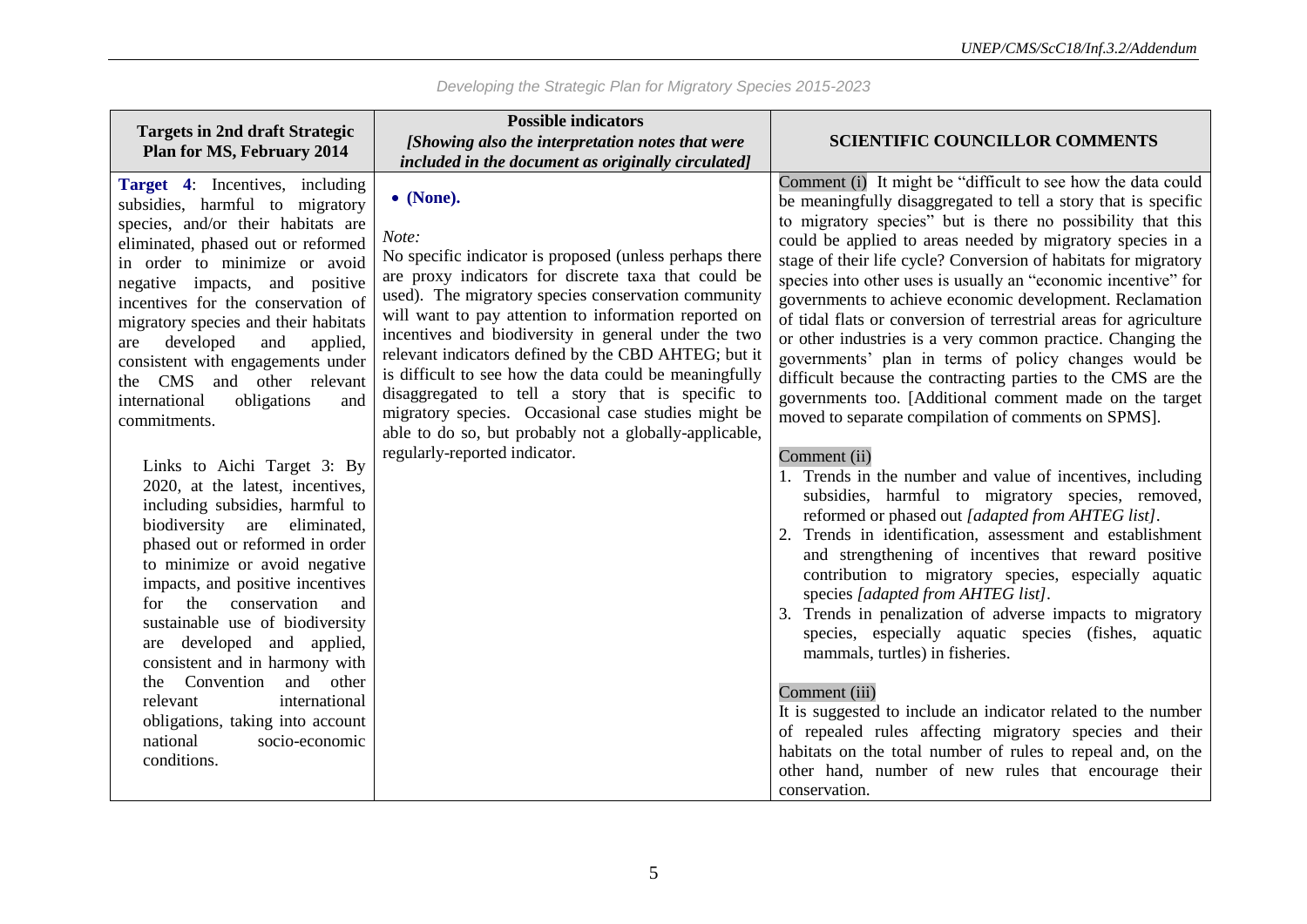| <b>Targets in 2nd draft Strategic</b>                                                                                                                                                                                                                                                                                                                                                                                                                                                                                                                                                                                                                                                                                                                                                                                                                                   | <b>Possible indicators</b>                                                                                                                                                                                                                                                                                                                                                                                                                                                                                                                                                                                                                                                                                                                                                                                                                                                                                                                                                                                                                                                                                                                                                          |                                                                                                                                                                                                                                                                                                                                                                                                                                                                                                                                                                                                                                                                                                                                                                                                                                                                                   |
|-------------------------------------------------------------------------------------------------------------------------------------------------------------------------------------------------------------------------------------------------------------------------------------------------------------------------------------------------------------------------------------------------------------------------------------------------------------------------------------------------------------------------------------------------------------------------------------------------------------------------------------------------------------------------------------------------------------------------------------------------------------------------------------------------------------------------------------------------------------------------|-------------------------------------------------------------------------------------------------------------------------------------------------------------------------------------------------------------------------------------------------------------------------------------------------------------------------------------------------------------------------------------------------------------------------------------------------------------------------------------------------------------------------------------------------------------------------------------------------------------------------------------------------------------------------------------------------------------------------------------------------------------------------------------------------------------------------------------------------------------------------------------------------------------------------------------------------------------------------------------------------------------------------------------------------------------------------------------------------------------------------------------------------------------------------------------|-----------------------------------------------------------------------------------------------------------------------------------------------------------------------------------------------------------------------------------------------------------------------------------------------------------------------------------------------------------------------------------------------------------------------------------------------------------------------------------------------------------------------------------------------------------------------------------------------------------------------------------------------------------------------------------------------------------------------------------------------------------------------------------------------------------------------------------------------------------------------------------|
| <b>Plan for MS, February 2014</b>                                                                                                                                                                                                                                                                                                                                                                                                                                                                                                                                                                                                                                                                                                                                                                                                                                       | [Showing also the interpretation notes that were                                                                                                                                                                                                                                                                                                                                                                                                                                                                                                                                                                                                                                                                                                                                                                                                                                                                                                                                                                                                                                                                                                                                    | <b>SCIENTIFIC COUNCILLOR COMMENTS</b>                                                                                                                                                                                                                                                                                                                                                                                                                                                                                                                                                                                                                                                                                                                                                                                                                                             |
|                                                                                                                                                                                                                                                                                                                                                                                                                                                                                                                                                                                                                                                                                                                                                                                                                                                                         |                                                                                                                                                                                                                                                                                                                                                                                                                                                                                                                                                                                                                                                                                                                                                                                                                                                                                                                                                                                                                                                                                                                                                                                     |                                                                                                                                                                                                                                                                                                                                                                                                                                                                                                                                                                                                                                                                                                                                                                                                                                                                                   |
| Target 5:<br>Governments,<br>key<br>sectors and stakeholders at all<br>levels have taken steps to achieve<br>or have implemented plans for<br>production<br>sustainable<br>and<br>consumption, keeping the impacts<br>of natural resource use on<br>migratory species well within safe<br>ecological limits to promote the<br>favourable conservation status of<br>migratory species and maintain the<br>quality, integrity, resilience, and<br>connectivity of their habitats and<br>migratory routes.<br>Links to Aichi Target 4: By<br>2020,<br>at<br>the<br>latest,<br>business<br>Governments,<br>and<br>stakeholders at all levels have<br>taken steps to achieve or have<br>implemented<br>plans<br>for<br>sustainable<br>production<br>and<br>consumption and have kept the<br>impacts of use of natural<br>resources well within<br>safe<br>ecological limits. | included in the document as originally circulated]<br>• Status of migratory species in trade.<br>• Wild Commodities Index for migratory animals.<br>Note:<br>These two indicators are proposed as migratory species<br>"cuts" of the corresponding BIP indicators (the first of<br>which is said to be ready for use, the second one only<br>newly developed). As well as generating stories about<br>the species concerned, comparisons will be possible<br>between the migratory species sub-set and the trends<br>for all species.<br>These indicators address exploitation of migratory<br>animals themselves, and thus do not really speak to the<br>sense in which the target addresses impacts on such<br>species from exploitation of other resources (that<br>dimension may have to be caught instead by proxies<br>defined under other targets). Nonetheless they may<br>offer useful data on more direct exploitation (and are<br>relevant to cooperation between CMS and CITES).<br>NB the "footprint" indicators listed against this target<br>below are ecosystem-based and do not lend themselves<br>to separating out any specific migratory species<br>storylines. | Comment (i) Should this [the first suggestion] refer to<br>species, or to populations?<br>Comment (ii)<br>Trends of the number of migratory species being removed<br>/ standing out of the trade.<br>Wild commodities index for migratory animals $I$ =<br>2.<br>existing proposal].<br>Trends in the extinction risk of migratory species used in<br>trade.<br>4. Trends in extent to which migratory species and<br>ecosystem service values (aquatic and terrestrial realms<br>needed to migratory lifecycle) are incorporated into<br>organizational accounting and reporting.<br>Trends in area of forest, agricultural and aquaculture<br>ecosystems under sustainable management [in AHTEG<br>$list$ .<br>6. Trends in proportion of products derived from sustainable<br>sources [in AHTEG list].<br>Comment (iii)<br>Suggests expanding the second indicator to clarify. |
| Links to Aichi Target 7: By<br>2020 areas under agriculture,<br>aquaculture and forestry are<br>managed sustainably, ensuring<br>conservation of biodiversity.                                                                                                                                                                                                                                                                                                                                                                                                                                                                                                                                                                                                                                                                                                          |                                                                                                                                                                                                                                                                                                                                                                                                                                                                                                                                                                                                                                                                                                                                                                                                                                                                                                                                                                                                                                                                                                                                                                                     |                                                                                                                                                                                                                                                                                                                                                                                                                                                                                                                                                                                                                                                                                                                                                                                                                                                                                   |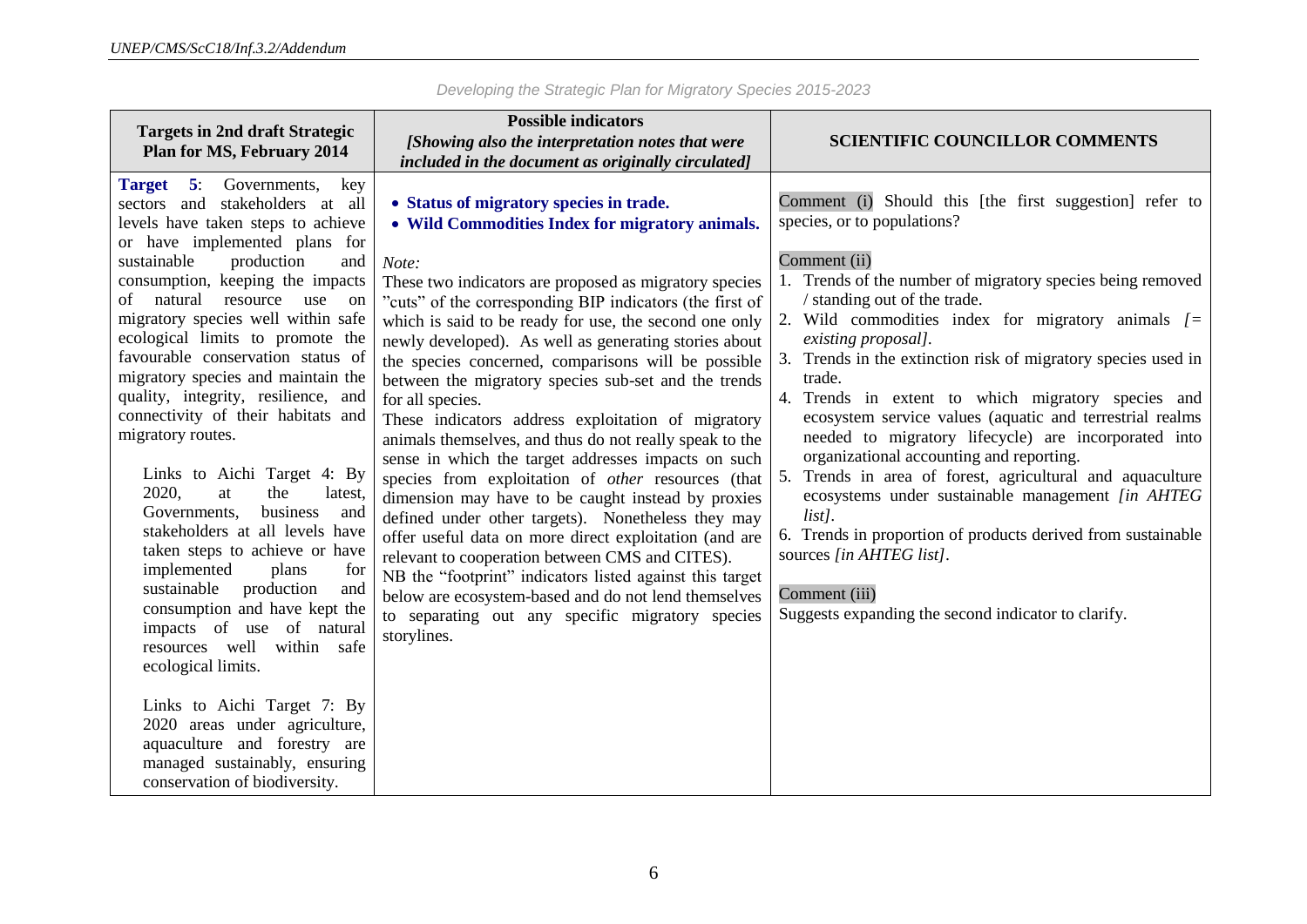| <b>Targets in 2nd draft Strategic</b><br>Plan for MS, February 2014                                                                                                                                                                                                                                                                                                                                                                                                                                                                                                                                                                                                                                                                                                                                                       | <b>Possible indicators</b><br>[Showing also the interpretation notes that were<br>included in the document as originally circulated]                                                                                                                                                                                                                                                             | <b>SCIENTIFIC COUNCILLOR COMMENTS</b>                                                                                                                                                                                                                                                                                                                                                                                                                                                                                                                                                                                                                                                                                                                                                                                                                                                                                                                                                                                                                                                                                                                                                                                                                                                                                                                                                         |
|---------------------------------------------------------------------------------------------------------------------------------------------------------------------------------------------------------------------------------------------------------------------------------------------------------------------------------------------------------------------------------------------------------------------------------------------------------------------------------------------------------------------------------------------------------------------------------------------------------------------------------------------------------------------------------------------------------------------------------------------------------------------------------------------------------------------------|--------------------------------------------------------------------------------------------------------------------------------------------------------------------------------------------------------------------------------------------------------------------------------------------------------------------------------------------------------------------------------------------------|-----------------------------------------------------------------------------------------------------------------------------------------------------------------------------------------------------------------------------------------------------------------------------------------------------------------------------------------------------------------------------------------------------------------------------------------------------------------------------------------------------------------------------------------------------------------------------------------------------------------------------------------------------------------------------------------------------------------------------------------------------------------------------------------------------------------------------------------------------------------------------------------------------------------------------------------------------------------------------------------------------------------------------------------------------------------------------------------------------------------------------------------------------------------------------------------------------------------------------------------------------------------------------------------------------------------------------------------------------------------------------------------------|
| Target 6: Fisheries and hunting<br>have no significant direct or<br>adverse<br>impacts<br>indirect<br>on<br>migratory species, their habitats or<br>their migration routes, and impacts<br>of fisheries and hunting are within<br>safe ecological limits.<br>Links to Aichi Target 6: By<br>2020 all fish and invertebrate<br>stocks and aquatic plants are<br>managed<br>and<br>harvested<br>sustainably,<br>legally<br>and<br>applying<br>ecosystem<br>based<br>approaches, so that overfishing<br>is avoided, recovery plans and<br>measures are in place for all<br>depleted species, fisheries have<br>no significant adverse impacts<br>threatened species and<br><sub>on</sub><br>vulnerable ecosystems and the<br>impacts of fisheries on stocks,<br>species and ecosystems are<br>within safe ecological limits. | • Proportion of migratory fish stocks in safe<br>biological limits.<br>Note:<br>This indicator is proposed as a migratory species "cut"<br>of the corresponding BIP indicator, which is said (by<br>both BIP and AHTEG) to be ready for use.<br>Monitoring of other aspects of this target, including<br>hunting impacts, may be picked up through indicators<br>defined for targets 5, 7 and 8. | Comment (i) This indicator appears to accept that harvesting<br>or hunting of other migratory fish stocks could be outside of<br>safe biological limits because it only says "a proportion of<br>migratory fish stocks in safe biological limits". Who decides<br>which stocks could be hunted or fished outside of safe<br>biological limits?<br>Instead of using the word "proportion" I suggest that<br>attention should be given down to the level of species rather<br>than aggregating all migratory species.<br>It is suggested that the indicator could be "Stocks of species<br>that are targeted for hunting or fishing are within safe<br>biological limits" or "Limits or quotas for harvesting<br>migratory species are set to keep their stocks within safe<br>biological limits".<br>Comment (ii)<br>1. Proportion of migratory fish stocks in safe biological<br>limits $\ell$ = existing proposal].<br>2. Proportion of migratory species in bycatch with recovery<br>plans underway.<br>3. Trends in extinction risk of target and bycatch aquatic<br>species [in AHTEG list].<br>4. Trends in population of target and bycatch aquatic species<br>[in AHTEG list].<br>5. Trends in proportion of utilized stocks outside safe<br>biological limits [in AHTEG list].<br>6. Trends in area, frequency, and/or intensity of destructive<br>fishing practices [in AHTEG list]. |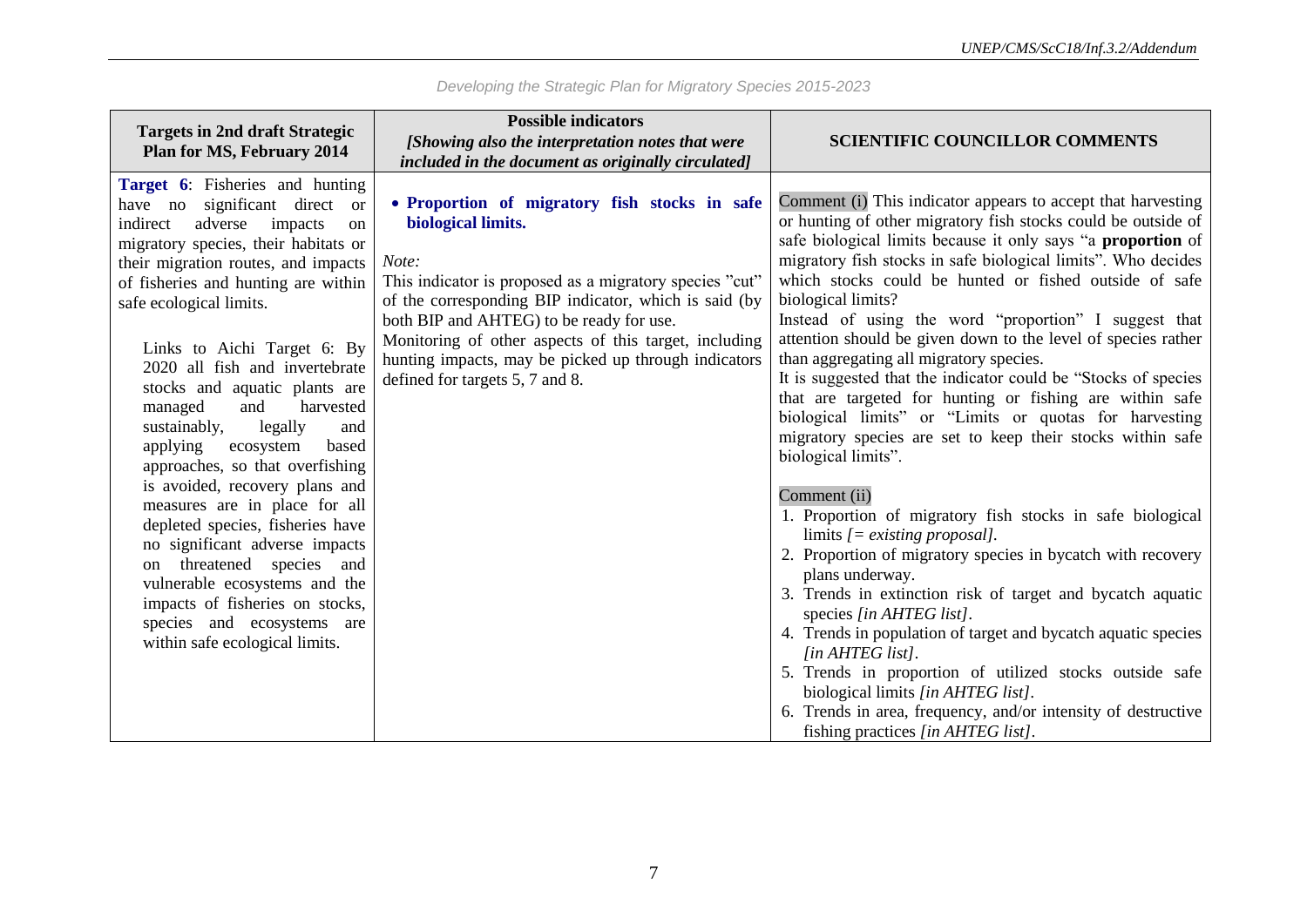| <b>Targets in 2nd draft Strategic</b>                                                                                                                                                                                                                                                                                                                                                                                                                                                                                                                                                                                                                                                                                                                                                                                                                                                                                                                                                                                  | <b>Possible indicators</b>                                                                                                                                                                                                                                                                                                                                                                                                                                                                                                                                                                                                                                                                                                                                                                                                                                                                                                      |                                                                                                                                                                                                                                                                                                                                                                                                                                                                                                         |
|------------------------------------------------------------------------------------------------------------------------------------------------------------------------------------------------------------------------------------------------------------------------------------------------------------------------------------------------------------------------------------------------------------------------------------------------------------------------------------------------------------------------------------------------------------------------------------------------------------------------------------------------------------------------------------------------------------------------------------------------------------------------------------------------------------------------------------------------------------------------------------------------------------------------------------------------------------------------------------------------------------------------|---------------------------------------------------------------------------------------------------------------------------------------------------------------------------------------------------------------------------------------------------------------------------------------------------------------------------------------------------------------------------------------------------------------------------------------------------------------------------------------------------------------------------------------------------------------------------------------------------------------------------------------------------------------------------------------------------------------------------------------------------------------------------------------------------------------------------------------------------------------------------------------------------------------------------------|---------------------------------------------------------------------------------------------------------------------------------------------------------------------------------------------------------------------------------------------------------------------------------------------------------------------------------------------------------------------------------------------------------------------------------------------------------------------------------------------------------|
| <b>Plan for MS, February 2014</b>                                                                                                                                                                                                                                                                                                                                                                                                                                                                                                                                                                                                                                                                                                                                                                                                                                                                                                                                                                                      | [Showing also the interpretation notes that were                                                                                                                                                                                                                                                                                                                                                                                                                                                                                                                                                                                                                                                                                                                                                                                                                                                                                | <b>SCIENTIFIC COUNCILLOR COMMENTS</b>                                                                                                                                                                                                                                                                                                                                                                                                                                                                   |
|                                                                                                                                                                                                                                                                                                                                                                                                                                                                                                                                                                                                                                                                                                                                                                                                                                                                                                                                                                                                                        | included in the document as originally circulated]                                                                                                                                                                                                                                                                                                                                                                                                                                                                                                                                                                                                                                                                                                                                                                                                                                                                              |                                                                                                                                                                                                                                                                                                                                                                                                                                                                                                         |
| Target 7: Multiple anthropogenic<br>pressures have been brought to<br>levels that are not detrimental to the<br>conservation of migratory species<br>or to the functioning, integrity,<br>connectivity<br>ecological<br>and<br>resilience of their habitats.<br>Links to Aichi Target 8: By<br>2020, pollution, including from<br>excess nutrients, has been<br>brought to levels that are not<br>detrimental<br>to<br>ecosystem<br>function and biodiversity.<br>Links to Aichi Target 9: By<br>2020, invasive alien species and<br>pathways are identified and<br>prioritized, priority species are<br>controlled or eradicated, and<br>measures are in place to manage<br>pathways to prevent their<br>introduction and establishment.<br>Links to Aichi target 10: By<br>2015,<br>the<br>multiple<br>anthropogenic pressures<br>on<br>coral reefs, and other vulnerable<br>ecosystems impacted by climate<br>change or ocean acidification<br>are minimized, so as to maintain<br>their integrity and functioning. | • Trends in threats to migratory species.<br>Note:<br>This indicator requires development, but doing so<br>should be a priority, and while the question is complex,<br>it should be possible to generate at least some useful<br>data on a regular basis. Isolating migratory species<br>threats from existing monitoring systems could be<br>complex, and monitoring trends in e.g. distribution of<br>"obstacles to migration" may not necessarily be usable<br>proxies for actual impact, so those angles are<br>problematic. CMS National Reports however generate<br>information on threats specifically relating to migrants,<br>and although the information is rough and anecdotal, it<br>may provide a pragmatic entry-point.<br>Several sub-indicators could be envisaged.<br>(Extinction risk here is regarded as a state indicator<br>rather than a pressure indicator, so is better considered<br>under target 8). | Comment (i)<br>1. Red List Index [in BIP list].<br>2. Cumulative human impacts on marine and terrestrial<br>ecosystems [in BIP list].<br>Trends in policy responses, legislation and management<br>plans to control and prevent threats to migratory species<br>[adapted from AHTEG list].<br>Comment (ii) Suggests listing the threat types, and doing this<br>separately for different species and habitats. The AHTEG list<br>offers a number of separate indicators for individual threat<br>types. |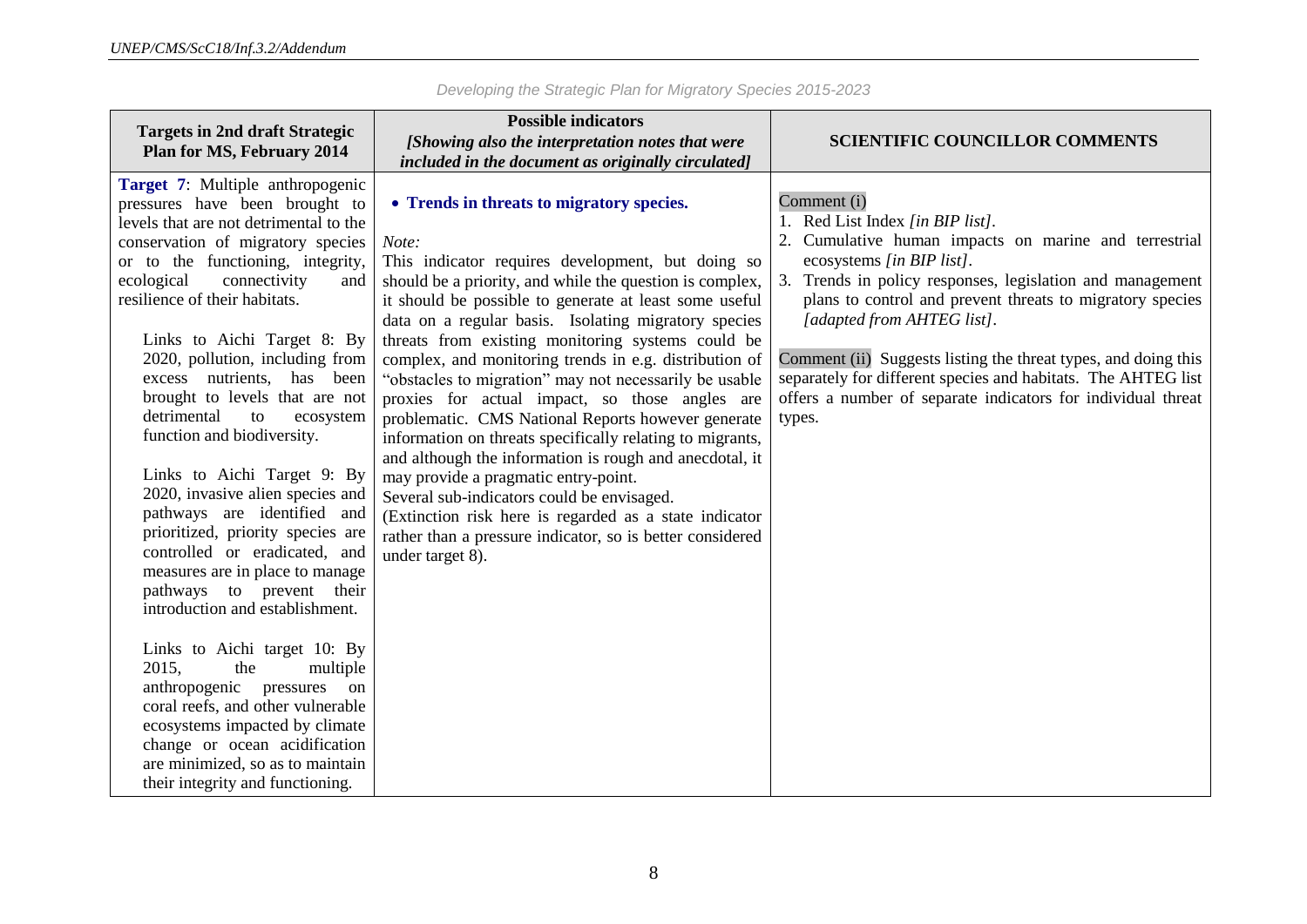|                                                                                                                                                                                                                                                                                                                                                                       | <b>Possible indicators</b>                                                                                                                                                                                                                                                                                                                                                                                                                                                                                                                                                                                                                                                                                                                                                                                                                                                                                                                                                                                                                                    |                                                                                                                                                                                                                                                                                                                                                                                                                           |
|-----------------------------------------------------------------------------------------------------------------------------------------------------------------------------------------------------------------------------------------------------------------------------------------------------------------------------------------------------------------------|---------------------------------------------------------------------------------------------------------------------------------------------------------------------------------------------------------------------------------------------------------------------------------------------------------------------------------------------------------------------------------------------------------------------------------------------------------------------------------------------------------------------------------------------------------------------------------------------------------------------------------------------------------------------------------------------------------------------------------------------------------------------------------------------------------------------------------------------------------------------------------------------------------------------------------------------------------------------------------------------------------------------------------------------------------------|---------------------------------------------------------------------------------------------------------------------------------------------------------------------------------------------------------------------------------------------------------------------------------------------------------------------------------------------------------------------------------------------------------------------------|
| <b>Targets in 2nd draft Strategic</b>                                                                                                                                                                                                                                                                                                                                 | [Showing also the interpretation notes that were                                                                                                                                                                                                                                                                                                                                                                                                                                                                                                                                                                                                                                                                                                                                                                                                                                                                                                                                                                                                              | <b>SCIENTIFIC COUNCILLOR COMMENTS</b>                                                                                                                                                                                                                                                                                                                                                                                     |
| <b>Plan for MS, February 2014</b>                                                                                                                                                                                                                                                                                                                                     | included in the document as originally circulated]                                                                                                                                                                                                                                                                                                                                                                                                                                                                                                                                                                                                                                                                                                                                                                                                                                                                                                                                                                                                            |                                                                                                                                                                                                                                                                                                                                                                                                                           |
| <b>Target 8:</b> The conservation status<br>of threatened migratory species has<br>considerably improved throughout<br>their range.<br>Links to Aichi Target 12: By<br>2020 the extinction of known<br>threatened species has been<br>prevented<br>and<br>their<br>conservation status, particularly<br>of those most in decline, has<br>been improved and sustained. | • Red List Index for migratory species.<br>• Living Planet Index for migratory species.<br>• Wild Bird Index for migratory birds.<br>• Trends in distribution of migratory species.<br>Note:<br>The first three indicators proposed here are seemingly<br>feasible sub-sets of existing indicators currently in<br>operation. Reporting should be designed so as to relate<br>specifically (where appropriate) to the CMS Appendices.<br>The fourth proposed indicator is based on a CBD<br>"priority to be developed", and addresses the key element<br>of favourable status for migrants which relates to<br>maintenance of range. Graduated measurement of this<br>for most species will be difficult; but a crude index to<br>begin with could be built on a basis of changes in the<br>regularly-maintained CMS lists of Range States for<br>Annex-listed species (unlikely to show any but the most<br>drastic and time-lagged changes; but the method could be<br>adapted for use for example at the level of sub-national<br>administrative regions). | Comment (i) No changes recommended. The wording of the<br>indicators is adequate.<br>Comment (ii)<br>1. Trends in quantitative population models for the most<br>threatened migratory species, for all areas occupied and<br>all stages of the annual cycle.<br>2. Suggests amending the fourth indicator to "Trends in<br>distribution and population size of migratory species".                                        |
| Target 9: International action and<br>cooperation between States for the<br>and<br>effective<br>conservation<br>management of migratory species<br>fully reflects a migratory systems<br>approach, in which all States<br>sharing responsibility for<br>the<br>species concerned engage in such<br>actions in a concerted way.                                        | • (Indicator based on range-related coverage of<br>migratory species agreements<br>and other<br>concerted actions between States)<br>Note:<br>This indicator requires development.<br>A large<br>component of it (though no necessarily all) could begin<br>from existing information on the ratification status of<br>CMS Family Agreements and formal Concerted and                                                                                                                                                                                                                                                                                                                                                                                                                                                                                                                                                                                                                                                                                         | Comment (i) It is important to consider international<br>cooperation and actions that address not only species range<br>but also connectivity at the species and population levels.<br>CMS might usefully become increasingly a "connectivity"<br>Convention", an idea which is fundamental to sharing<br>political responsibilities. Information on this however is<br>unfortunately often either lacking or incomplete. |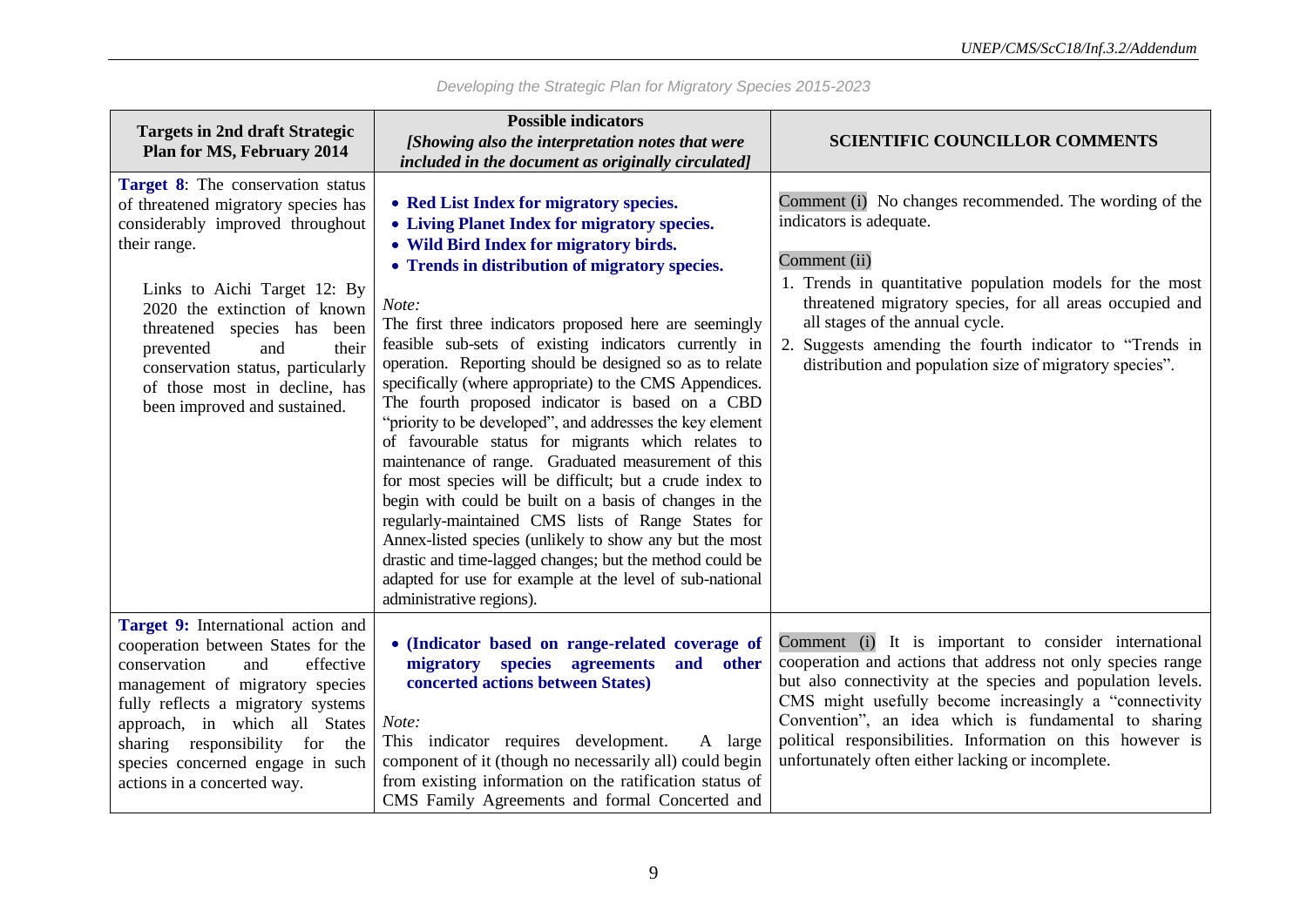| <b>Targets in 2nd draft Strategic</b>                                 | <b>Possible indicators</b>                                                                                        |                                                                                                                                  |
|-----------------------------------------------------------------------|-------------------------------------------------------------------------------------------------------------------|----------------------------------------------------------------------------------------------------------------------------------|
| <b>Plan for MS, February 2014</b>                                     | [Showing also the interpretation notes that were                                                                  | <b>SCIENTIFIC COUNCILLOR COMMENTS</b>                                                                                            |
|                                                                       | included in the document as originally circulated]                                                                |                                                                                                                                  |
| (No link to Aichi Targets)                                            | Cooperative Actions in the framework of the CMS. To<br>operationalize the indicator for this target however will  | Comment (ii)<br>1. Trends in representative coverage of protected areas and                                                      |
|                                                                       | require the additional step of relating this information                                                          | other area based approaches, including sites of particular                                                                       |
|                                                                       | to data on species ranges, since the purpose is to show<br>completeness of international participation in respect | importance for migratory species, [ and of terrestrial, marine<br>and inland water systems] [adapted from AHTEG list].           |
|                                                                       | of each of the species concerned. Much range data is                                                              | 2. Trends in implemented actions identified in coherent                                                                          |
|                                                                       | already collated under CMS auspices at the level of                                                               | action plans by States sharing the distribution of                                                                               |
|                                                                       | Range State lists, which should make this possible.                                                               | migratory species.                                                                                                               |
|                                                                       |                                                                                                                   | Comment (iii) Creation of national and regional structures                                                                       |
|                                                                       |                                                                                                                   | responsible for resource management of migratory fish and<br>birds, including transboundary cooperation by CMS                   |
|                                                                       |                                                                                                                   | Contracting Parties for migratory fish and birds.                                                                                |
| Target 10: All key habitats and                                       |                                                                                                                   |                                                                                                                                  |
| sites for migratory species are                                       | • Trends in conservation<br>status,<br>including                                                                  | Comment (i) Here the use of existing datasets on migratory                                                                       |
| identified and included in area-<br>based conservation measures so as | connectivity, of identified habitats of key<br>importance for migratory species.                                  | species habitats is key, and might be seen as a starting point.<br>Parties should be shown the urgent need for, and benefits of, |
| to maintain their quality, integrity,                                 | • Coverage of key habitats for migratory species                                                                  | improved knowledge for the implementation of CMS.                                                                                |
| and<br>functioning<br>resilience<br>in                                | in protected areas.                                                                                               |                                                                                                                                  |
| accordance<br>with<br>the<br>implementation of Aichi Target 11.       | • Management effectiveness of areas protected<br>specifically for migratory species.                              | Comment (ii) I suggest that the third indicator be reworded<br>thus:" Areas protected specifically for migratory species are     |
|                                                                       |                                                                                                                   | effectively managed".                                                                                                            |
| Links to Aichi Target 5: By                                           | Note:                                                                                                             | Comment (iii) My recommendation is to include or evaluate                                                                        |
| 2020, the rate of loss of all<br>habitats,<br>including<br>natural    | The first of these three indicators will require<br>development. Its feasibility poses challenges, such as        | the following CBD AHTEG operational indicators to                                                                                |
| forests, is at least halved and                                       | devising a valid method for systematically identifying                                                            | migratory species habitat approach:<br>• Population trends of forest-dependent species in forests                                |
| where feasible brought close to                                       | habitats with this specific relevance, deciding how to<br>measure changes in connectivity, and relating this      | under restoration                                                                                                                |
| and degradation and<br>zero,<br>fragmentation is significantly        | meaningfully to impacts on migratory species.                                                                     | Trends in extent of marine protected areas, coverage of                                                                          |
| reduced.                                                              | Indicators of fragmentation of forests and rivers are                                                             | key biodiversity areas and management effectiveness                                                                              |
|                                                                       | already under discussion in a wider biodiversity context,                                                         | Trends in protected area condition and/or management<br>effectiveness including more equitable management                        |
|                                                                       | but translating these into effects on migration is difficult.                                                     |                                                                                                                                  |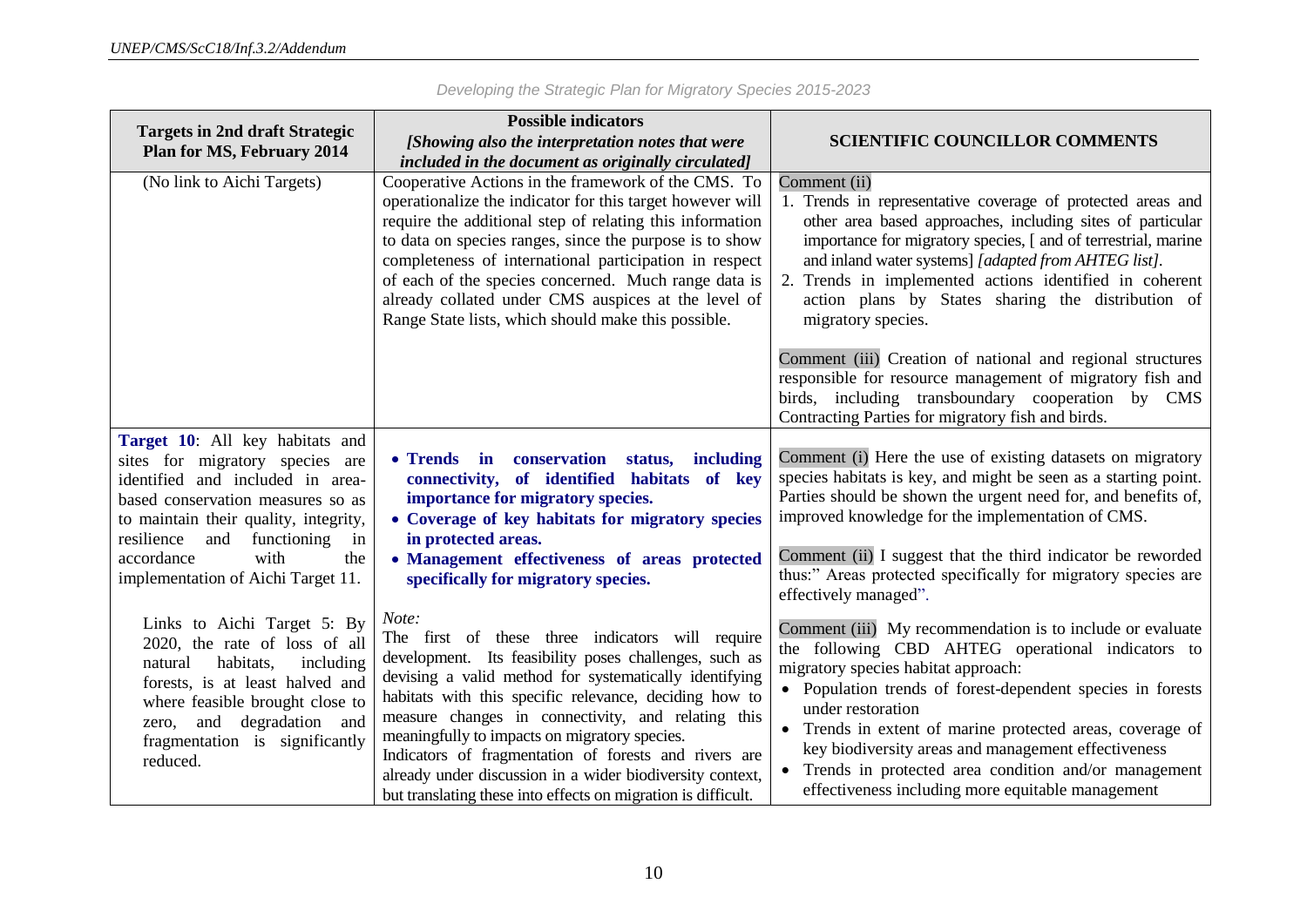|                                                                                                                                                                                                                                                                                                                                                                                                                                                                                                                                                    | <b>Possible indicators</b>                                                                                                                                                                                                                                                                                                                                                                                                                                                                                                                                                                                                                                                                                                                                                                                                                                                                                                                                                                                                                                                                                                                                                                         |                                                                                                                                                                                                                                                                                                                                                                                                                               |
|----------------------------------------------------------------------------------------------------------------------------------------------------------------------------------------------------------------------------------------------------------------------------------------------------------------------------------------------------------------------------------------------------------------------------------------------------------------------------------------------------------------------------------------------------|----------------------------------------------------------------------------------------------------------------------------------------------------------------------------------------------------------------------------------------------------------------------------------------------------------------------------------------------------------------------------------------------------------------------------------------------------------------------------------------------------------------------------------------------------------------------------------------------------------------------------------------------------------------------------------------------------------------------------------------------------------------------------------------------------------------------------------------------------------------------------------------------------------------------------------------------------------------------------------------------------------------------------------------------------------------------------------------------------------------------------------------------------------------------------------------------------|-------------------------------------------------------------------------------------------------------------------------------------------------------------------------------------------------------------------------------------------------------------------------------------------------------------------------------------------------------------------------------------------------------------------------------|
| <b>Targets in 2nd draft Strategic</b><br><b>Plan for MS, February 2014</b>                                                                                                                                                                                                                                                                                                                                                                                                                                                                         | [Showing also the interpretation notes that were                                                                                                                                                                                                                                                                                                                                                                                                                                                                                                                                                                                                                                                                                                                                                                                                                                                                                                                                                                                                                                                                                                                                                   | <b>SCIENTIFIC COUNCILLOR COMMENTS</b>                                                                                                                                                                                                                                                                                                                                                                                         |
|                                                                                                                                                                                                                                                                                                                                                                                                                                                                                                                                                    | included in the document as originally circulated]                                                                                                                                                                                                                                                                                                                                                                                                                                                                                                                                                                                                                                                                                                                                                                                                                                                                                                                                                                                                                                                                                                                                                 |                                                                                                                                                                                                                                                                                                                                                                                                                               |
| Links to Aichi Target 11: By<br>2020, at least 17 per cent of<br>terrestrial and inland water, and<br>10 per cent of coastal and<br>marine areas, especially areas of<br>particular<br>importance<br>for<br>biodiversity<br>and<br>ecosystem<br>services, are conserved through<br>effectively<br>and<br>equitably<br>managed,<br>ecologically<br>representative<br>and<br>well<br>connected systems of protected<br>areas and other effective area-<br>based conservation measures,<br>and integrated into the wider<br>landscapes and seascapes. | The migratory species conservation community will<br>want to pay attention to information reported on more<br>general indicators of particular habitat types and<br>ecosystem trends which are associated with the<br>corresponding Aichi Target, but there appears to be no<br>good rationale upon which to propose a "cut" of any of<br>those which could isolate migratory species factors.<br>Concerning the second and third issues listed above, it<br>may be possible to develop some kind of indicators as<br>sub-sets of the corresponding three more generic BIP<br>indicators, which are all classed as ready for use (with<br>the "coverage" and "overlays" BIP indicators both<br>contributing to the first of the two MS proposals<br>above). Isolating the components that relate<br>specifically to migratory species however will require<br>work, and is likely to be challenging.<br>Further elaboration of an approach to this also depends<br>on addressing issues relating to absent or uncertain<br>baselines for the quantitative elements of the<br>corresponding Aichi target, and for the totality for sites<br>regarded as critically important for migratory species. | Trends in representative coverage of protected areas and<br>other area based approaches, including sites of particular<br>importance for biodiversity, and of terrestrial, marine and<br>inland water systems<br>Trends in the connectivity of protected and other area<br>based approaches integrated into land and seascapes<br>Trends in the delivery of ecosystem services and<br>equitable benefits from protected areas |
| Target 11: Migratory species and<br>their habitats which provide<br>important ecosystem services are<br>maintained at or restored<br>$\overline{t}$<br>conservation<br>favourable<br>status,<br>taking into account the needs of<br>women, indigenous and local<br>communities, and the poor and<br>vulnerable.                                                                                                                                                                                                                                    | • Trends in delivery of ecosystem services directly<br>dependent on migratory species.<br>Note:<br>The proposed indicator is a composite of the most<br>relevant components of the CBD and BIP indicators<br>which are matched to the Aichi target that corresponds<br>to this proposed migratory species target, and which<br>include some that are ready for use and some that are<br>in development. Work would be required to define                                                                                                                                                                                                                                                                                                                                                                                                                                                                                                                                                                                                                                                                                                                                                           | Comment (i) Here we might give more emphasis to the<br>concept of "moving" ecosystem services provided across<br>time and space, which singles out the case of migratory<br>species vs the generality of ecosystem services.<br>Comment (ii) Health & wellbeing of communities directly<br>dependent on ecosystem goods $\&$ services directly dependent<br>on migratory species [adapted from BIP list].                     |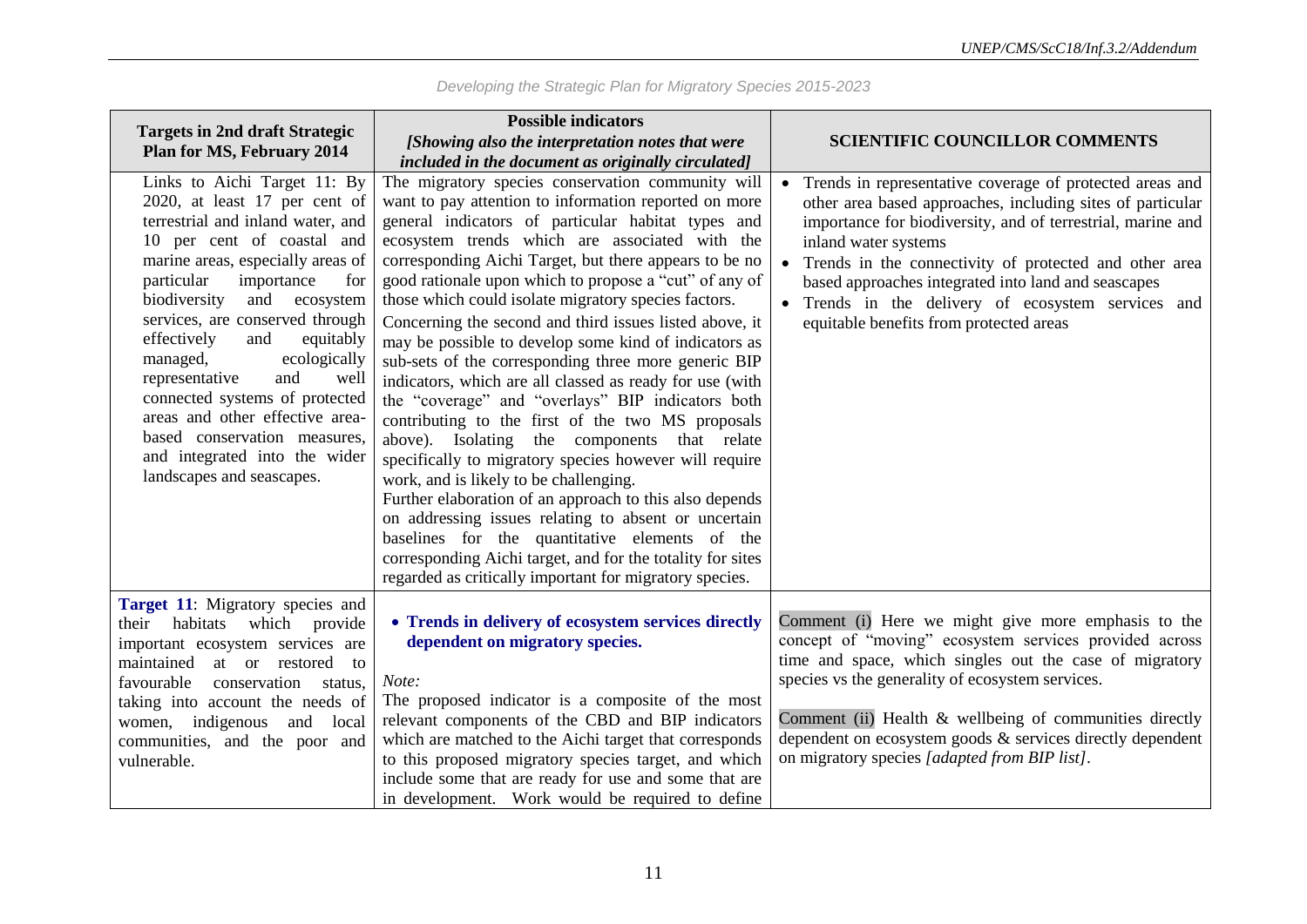| <b>Targets in 2nd draft Strategic</b><br>Plan for MS, February 2014                                                                                                                                                                                                                                                                                                                                                                                                                                                                                                               | <b>Possible indicators</b><br>[Showing also the interpretation notes that were<br>included in the document as originally circulated]                                                                                                                                                                                                                                                                                                                                                                                                                                                                  | <b>SCIENTIFIC COUNCILLOR COMMENTS</b>                                                                                                                                                                                                                                                                                                                                                 |
|-----------------------------------------------------------------------------------------------------------------------------------------------------------------------------------------------------------------------------------------------------------------------------------------------------------------------------------------------------------------------------------------------------------------------------------------------------------------------------------------------------------------------------------------------------------------------------------|-------------------------------------------------------------------------------------------------------------------------------------------------------------------------------------------------------------------------------------------------------------------------------------------------------------------------------------------------------------------------------------------------------------------------------------------------------------------------------------------------------------------------------------------------------------------------------------------------------|---------------------------------------------------------------------------------------------------------------------------------------------------------------------------------------------------------------------------------------------------------------------------------------------------------------------------------------------------------------------------------------|
| Links to Aichi Target 14: By<br>2020, ecosystems that provide<br>essential services, including<br>services related to water, and<br>contribute to health, livelihoods<br>and well-being, are restored and<br>safeguarded, taking into account<br>the needs of women, indigenous<br>and local communities, and the<br>poor and vulnerable.<br>Link to Aichi Target 15: By<br>2020, ecosystem resilience and<br>the contribution of biodiversity<br>to carbon stocks has been<br>enhanced, through conservation<br>restoration,<br>thereby<br>and<br>contributing to climate change | relevant selected services, to isolate and specify cause-<br>effect dependence on named migratory species, and to<br>devise parameters for measurement that are linked to<br>this dependence and do not simply repeat the species-<br>status assessments which are already the subject of<br>target 8 above. The proposal addresses this by aiming<br>to measure benefits that are derived by people rather<br>than the status of the species, although this extrapolates<br>slightly beyond the strict scope of the target (which<br>goes only as far as securing the <i>potential for</i> benefit). |                                                                                                                                                                                                                                                                                                                                                                                       |
| mitigation and adaptation and to<br>combating desertification.                                                                                                                                                                                                                                                                                                                                                                                                                                                                                                                    |                                                                                                                                                                                                                                                                                                                                                                                                                                                                                                                                                                                                       |                                                                                                                                                                                                                                                                                                                                                                                       |
| Target 12: The genetic diversity of<br>wild populations of migratory<br>safeguarded,<br>$\frac{1}{1}$<br>species<br>and<br>strategies have been developed and<br>implemented<br>for<br>minimizing<br>genetic erosion.<br>Links to Aichi Target 13: By<br>2020, the genetic diversity of<br>cultivated plants and farmed<br>and domesticated animals and                                                                                                                                                                                                                           | • Trends in genetic diversity of selected species.<br>Note:<br>Methods for defining, measuring and monitoring<br>genetic diversity in this context, as well as deciding<br>which species should/could feasibly be the subject of<br>this indicator, will need to be worked out.                                                                                                                                                                                                                                                                                                                       | Comment (i) Migration is a special case in terms of gene<br>flow mechanisms, i.e. gene flow is generally stronger in<br>migratory species than resident ones. Connectivity across<br>time and space needs to be better known.<br>Comment (ii)<br>Trends in genetic diversity of selected<br>migratory species, with special relevance to those listed in<br>CITES or global Red List. |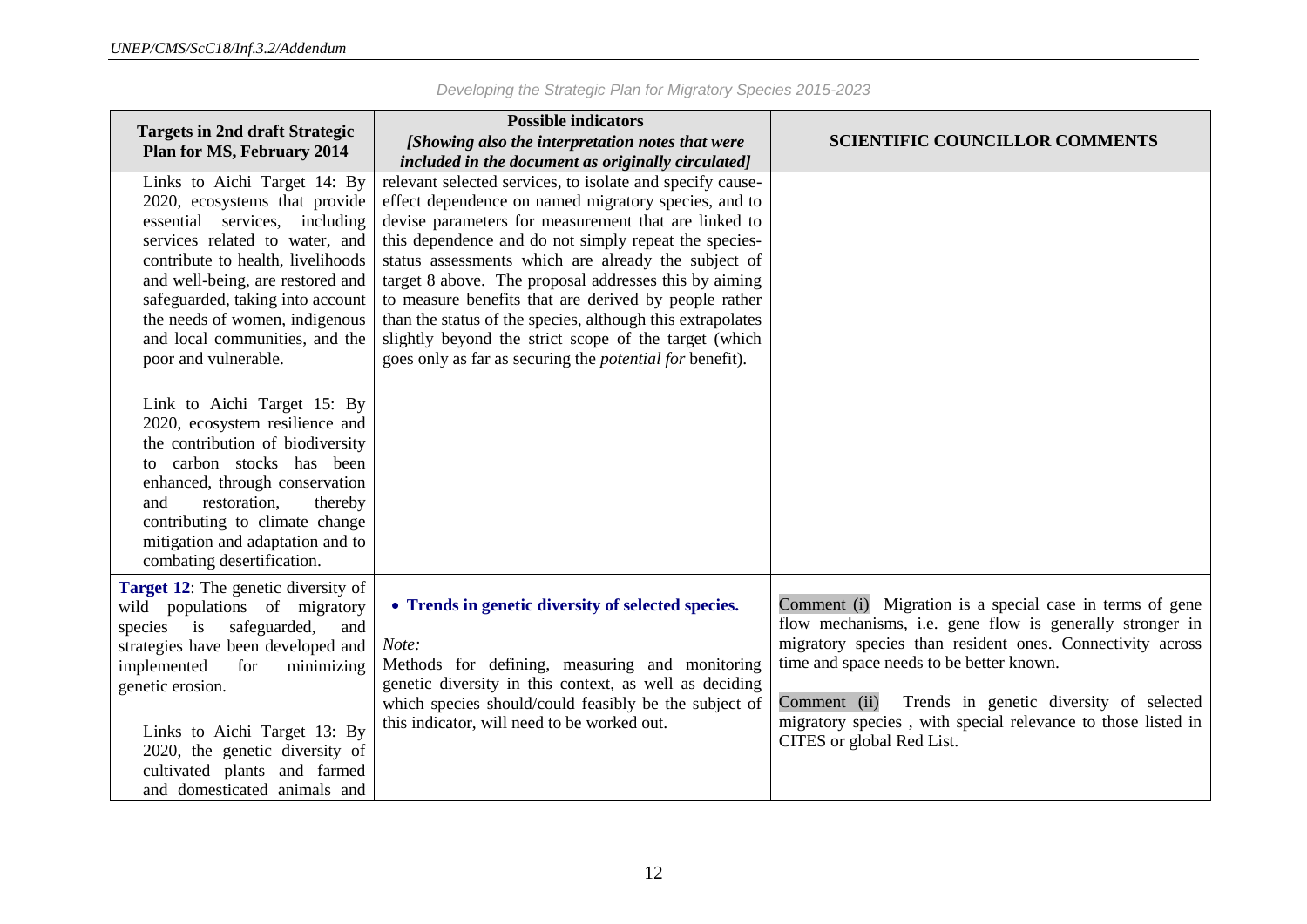| <b>Targets in 2nd draft Strategic</b><br><b>Plan for MS, February 2014</b>                                                                                                                                                                                                                                                                                                                                                                                                                                                                                                                                                                                | <b>Possible indicators</b><br>[Showing also the interpretation notes that were<br>included in the document as originally circulated]                                                                                                                                                                                                                                                                                                                                                    | <b>SCIENTIFIC COUNCILLOR COMMENTS</b>                                                                                                                                                                                                                                                                                                                                                                                                                                                                                                                                                                                                                                                                                                                                                                                                                                                                              |
|-----------------------------------------------------------------------------------------------------------------------------------------------------------------------------------------------------------------------------------------------------------------------------------------------------------------------------------------------------------------------------------------------------------------------------------------------------------------------------------------------------------------------------------------------------------------------------------------------------------------------------------------------------------|-----------------------------------------------------------------------------------------------------------------------------------------------------------------------------------------------------------------------------------------------------------------------------------------------------------------------------------------------------------------------------------------------------------------------------------------------------------------------------------------|--------------------------------------------------------------------------------------------------------------------------------------------------------------------------------------------------------------------------------------------------------------------------------------------------------------------------------------------------------------------------------------------------------------------------------------------------------------------------------------------------------------------------------------------------------------------------------------------------------------------------------------------------------------------------------------------------------------------------------------------------------------------------------------------------------------------------------------------------------------------------------------------------------------------|
| of wild relatives, is maintained,<br>strategies<br>have been<br>and<br>developed and implemented for<br>minimizing genetic erosion and<br>safeguarding<br>their<br>genetic<br>diversity.                                                                                                                                                                                                                                                                                                                                                                                                                                                                  |                                                                                                                                                                                                                                                                                                                                                                                                                                                                                         |                                                                                                                                                                                                                                                                                                                                                                                                                                                                                                                                                                                                                                                                                                                                                                                                                                                                                                                    |
| Target 13: Priorities for effective<br>management and conservation of<br>migratory species and migratory<br>systems have been included in the<br>development and implementation of<br>national biodiversity strategies and<br>action plans, where relevant, with<br><b>CMS</b><br>reference<br>to<br>regional<br>agreements and action plans and their<br>regional implementation bodies.<br>Links to Aichi Target 17: By<br>2015 each Party has developed,<br>adopted as a policy instrument,<br>and<br>has<br>commenced<br>effective,<br>implementing<br>an<br>participatory<br>and<br>updated<br>national biodiversity<br>strategy<br>and action plan. | • Trends in integration of migratory species<br>concerns in National Biodiversity Strategies and<br><b>Action Plans.</b><br>Note:<br>Target 13 is effectively a sub-target of target 2 above,<br>and the indicator would therefore operate as a sub-<br>indicator of the indicator proposed there.<br>The CMS National Report Format currently asks<br>whether migratory species are addressed by each<br>country's NBSAP, and an indicator might be<br>developed from that foundation. | Comment (i) Although NBSAPs are called action plans, the<br>prescribed actions are usually very broad and need further<br>defining. A sub-indicator is proposed as follows: "Species-<br>specific or group-specific action plans formulated and<br>implemented".<br>Comment (ii)<br>1. Trends in integration of migratory species concerns in<br>National Biodiversity Strategies, Action Plans and<br>Management Plan/s of Protected Areas at regional and<br>local scales relevant to protecting connectivity of<br>migratory species.<br>2. Trends in effectiveness of implementation of NBSAP,<br>Action Plans, Management Plans and other instruments in<br>the protection of migratory species.<br>Comment (iii) The number of targeted special training events<br>for government representatives on legal aspects of resource<br>management relating to migratory species; and resulting<br>implementation. |
| traditional<br><b>Target</b><br>14:<br>The<br>knowledge,<br>innovations<br>and<br>practices of indigenous and local<br>communities<br>relevant<br>for<br>the<br>conservation and sustainable use of                                                                                                                                                                                                                                                                                                                                                                                                                                                       | Trends in the degree to which traditional<br>knowledge and practices are respected through<br>full integration, participation and safeguards in<br>national implementation of the Strategic Plan<br>for Migratory Species.                                                                                                                                                                                                                                                              | Comment (i) Trends in the effectiveness with which traditional<br>knowledge and practices are respected through: full<br>integration, participation and safeguards in implementation of<br>National Strategic Plan for Migratory Species.                                                                                                                                                                                                                                                                                                                                                                                                                                                                                                                                                                                                                                                                          |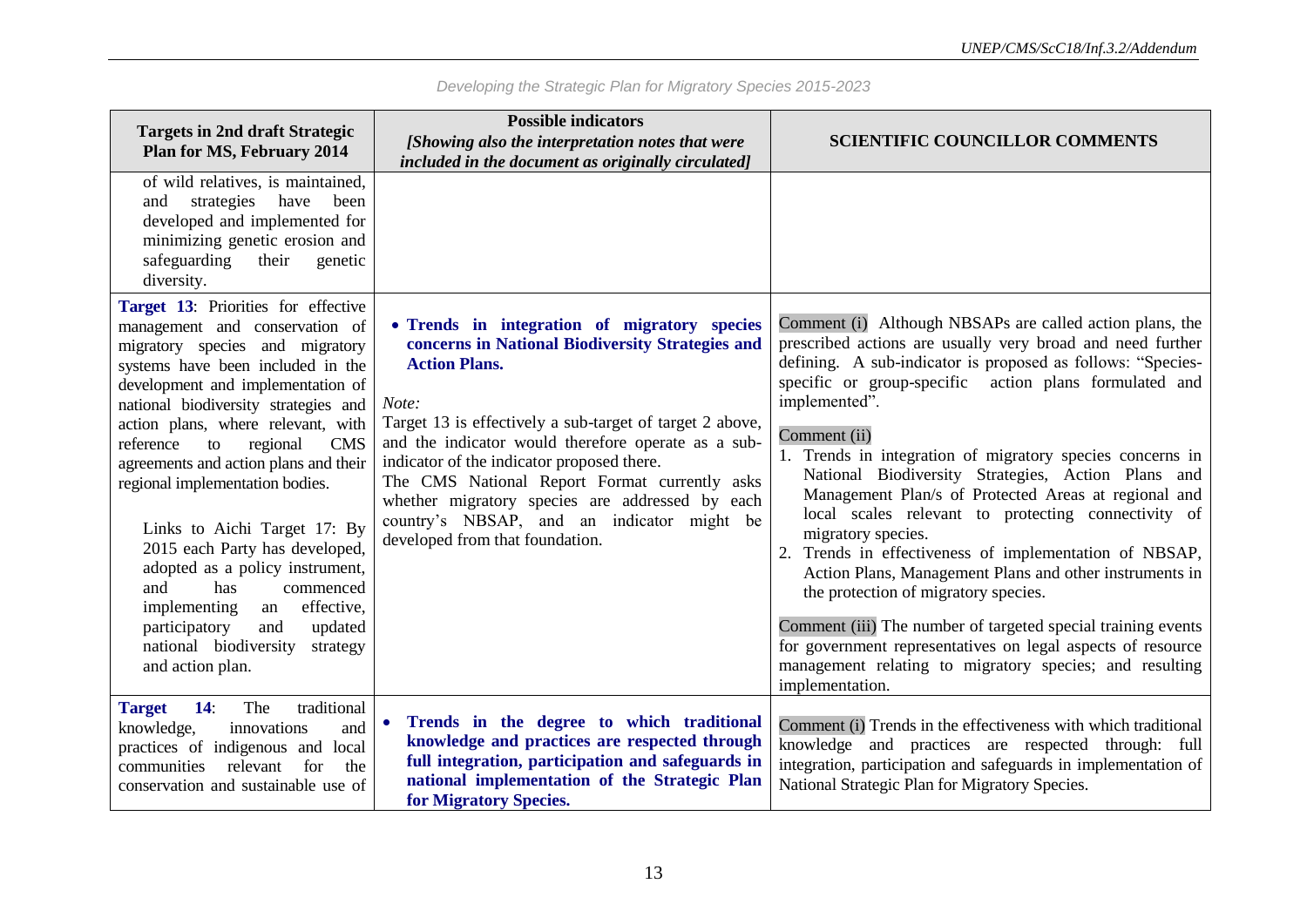| <b>Targets in 2nd draft Strategic</b><br><b>Plan for MS, February 2014</b>                                                                                                                                                                                                                                                                                                                                                                                                                                                                                                                                         | <b>Possible indicators</b>                                                                                                                                                                                                                                                                                                                                                                                                                                                                                                             |                                       |
|--------------------------------------------------------------------------------------------------------------------------------------------------------------------------------------------------------------------------------------------------------------------------------------------------------------------------------------------------------------------------------------------------------------------------------------------------------------------------------------------------------------------------------------------------------------------------------------------------------------------|----------------------------------------------------------------------------------------------------------------------------------------------------------------------------------------------------------------------------------------------------------------------------------------------------------------------------------------------------------------------------------------------------------------------------------------------------------------------------------------------------------------------------------------|---------------------------------------|
|                                                                                                                                                                                                                                                                                                                                                                                                                                                                                                                                                                                                                    | [Showing also the interpretation notes that were                                                                                                                                                                                                                                                                                                                                                                                                                                                                                       | <b>SCIENTIFIC COUNCILLOR COMMENTS</b> |
|                                                                                                                                                                                                                                                                                                                                                                                                                                                                                                                                                                                                                    | included in the document as originally circulated]                                                                                                                                                                                                                                                                                                                                                                                                                                                                                     |                                       |
| migratory species, their habitats and<br>migratory<br>and<br>their<br>systems,<br>sustainable use<br><sub>of</sub><br>customary<br>biological resources, are respected,<br>subject to national legislation and<br>relevant international obligations,<br>full<br>with the<br>and<br>effective<br>participation of indigenous and local<br>communities, thereby contributing<br>to the favourable conservation status<br>of migratory species and<br>the<br>ecological<br>connectivity<br>and<br>resilience of their habitats.                                                                                      | Note:<br>This indicator is modelled on one of the CBD AHTEG<br>proposals for the corresponding Aichi Target (listed as<br>a "priority for development"), but here referring to the<br>Migratory Species Plan rather than the Biodiversity<br>Plan. The "knowledge and practices" at issue would<br>similarly need to be more specific to migratory species<br>matters.<br>The most pragmatic way to develop this indicator<br>might be to add a question to the CMS National Report<br>Format (accepting that this method will give an |                                       |
| Links to Aichi Target 18: By<br>2020, the traditional knowledge,<br>innovations and practices of<br>indigenous<br>and<br>local<br>communities relevant for the<br>conservation and sustainable use<br>biodiversity,<br>and<br>their<br>of<br>customary use of biological<br>resources, are respected, subject<br>legislation<br>national<br>and<br>to<br>relevant international obligations,<br>and fully integrated and reflected<br>in the implementation of the<br>Convention with the full and<br>effective<br>participation<br>of<br>and<br>indigenous<br>local<br>communities,<br>at all relevant<br>levels. | incomplete picture, given that the target applies<br>equally to non-CMS Party countries).                                                                                                                                                                                                                                                                                                                                                                                                                                              |                                       |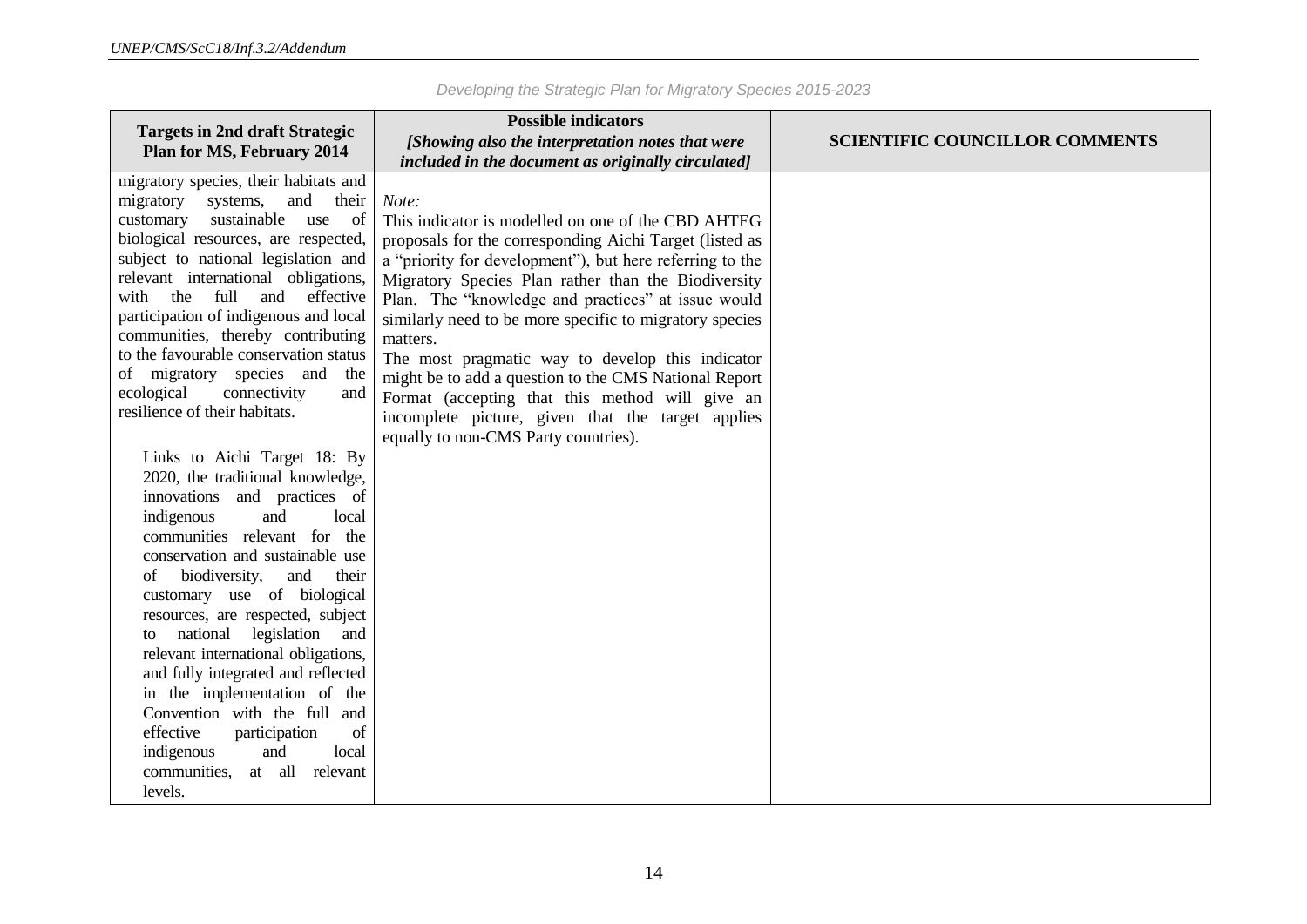| <b>Targets in 2nd draft Strategic</b><br><b>Plan for MS, February 2014</b>                                                                                                                                                                                                                                                                                                                                                                                                                                                                                                                                                          | <b>Possible indicators</b>                                                                                                                                                                                                                                                                                                                                                                                                                                                                                                                                                                                                                                                                                                                                                                                                                                                                                                                                                                                                                                                                                                                                                     |                                                                                                                                                                                                                                                                                                                                                                                                                                                                                                                                                                                        |
|-------------------------------------------------------------------------------------------------------------------------------------------------------------------------------------------------------------------------------------------------------------------------------------------------------------------------------------------------------------------------------------------------------------------------------------------------------------------------------------------------------------------------------------------------------------------------------------------------------------------------------------|--------------------------------------------------------------------------------------------------------------------------------------------------------------------------------------------------------------------------------------------------------------------------------------------------------------------------------------------------------------------------------------------------------------------------------------------------------------------------------------------------------------------------------------------------------------------------------------------------------------------------------------------------------------------------------------------------------------------------------------------------------------------------------------------------------------------------------------------------------------------------------------------------------------------------------------------------------------------------------------------------------------------------------------------------------------------------------------------------------------------------------------------------------------------------------|----------------------------------------------------------------------------------------------------------------------------------------------------------------------------------------------------------------------------------------------------------------------------------------------------------------------------------------------------------------------------------------------------------------------------------------------------------------------------------------------------------------------------------------------------------------------------------------|
|                                                                                                                                                                                                                                                                                                                                                                                                                                                                                                                                                                                                                                     | [Showing also the interpretation notes that were<br>included in the document as originally circulated]                                                                                                                                                                                                                                                                                                                                                                                                                                                                                                                                                                                                                                                                                                                                                                                                                                                                                                                                                                                                                                                                         | <b>SCIENTIFIC COUNCILLOR COMMENTS</b>                                                                                                                                                                                                                                                                                                                                                                                                                                                                                                                                                  |
| Target 15: The science base,<br>information,<br>awareness,<br>understanding and technologies<br>relating to migratory species, their<br>habitats and migratory systems,<br>their value, functioning, status and<br>trends, and the consequences of<br>their loss, are improved, widely<br>and<br>transferred,<br>shared<br>and<br>effectively applied.<br>Links to Aichi Target 19: By<br>2020, knowledge, the science<br>base and technologies relating<br>biodiversity, its values,<br>to<br>functioning, status and trends,<br>and the consequences of its loss,<br>are improved, widely shared<br>and transferred, and applied. | • Number of validated publications on migratory<br>species conservation actively disseminated for<br>policy-relevant use.<br>Note:<br>This indicator requires development. The proposed<br>indicator combines two ideas, namely scientific quality<br>and effective application; but splitting them would be<br>undesirable, since scientific quality by itself will not<br>speak to achievement of the target. A number of<br>methodological challenges will need to be surmounted<br>in order to make this indicator operationally credible.<br>The relevant CBD AHTEG and BIP indicators (not yet<br>in use) refer more specifically to sub-global<br>assessments and species inventories - both of these are<br>included in the interpretation of "publications" here,<br>but the indicator here should probably not be so<br>narrowly prescribed as the AHTEG/BIP ones are.<br>The relevant CBD AHTEG and BIP indicators address<br>the "quality" dimension only in terms<br>of<br>comprehensiveness and policy-relevance - it is<br>suggested here instead that reference to policy-<br>relevance and "validation" provides a more appropriate<br>yardstick for quality. | Comment (i)<br>1. Number of databases managing information on taxonomic<br>groups of migratory species (shorebirds, forest dependent<br>species, fishes etc.) that provide support for their<br>conservation at a regional scale. (Example: Californian Avian<br>Data Center - Western Hemisphere Shorebird Reserve<br>Network databases and site evaluation tools).<br>2. Number of validated publications on migratory species<br>conservation actively disseminated for policy-relevant use $[ =$<br>existing proposal].<br>Comment (ii) Suggest quantifying "policy-relevant use". |
| Target 16: The mobilization of<br>adequate resources from all sources<br>effectively implement<br>the<br>to<br>Strategic Plan for Migratory<br>Species has increased substantially.<br>Links to Aichi Target 20: By<br>2020,<br>at<br>the<br>latest,<br>the<br>mobilization<br>of<br>financial                                                                                                                                                                                                                                                                                                                                      | • Aggregated international flows of funding, per<br>annum, for achieving the goals of the Strategic<br><b>Plan for Migratory Species.</b><br>• Amount of domestic financial support provided,<br>per annum, to support those domestic activities<br>which are intended to achieve the goals of the<br><b>Strategic Plan for Migratory Species.</b>                                                                                                                                                                                                                                                                                                                                                                                                                                                                                                                                                                                                                                                                                                                                                                                                                             | Comment (i) Aggregated international flows of funding, per<br>annum, for achieving the goals of the Strategic Plan for<br>Migratory Species $[=$ existing proposal].<br>The second indicator is not clear enough or does not<br>explicitly provide information to evaluate this target.<br>Comment (ii) Suggest relating the flows/amounts per annum to<br>gross domestic product, in both of the suggested indicators.                                                                                                                                                                |